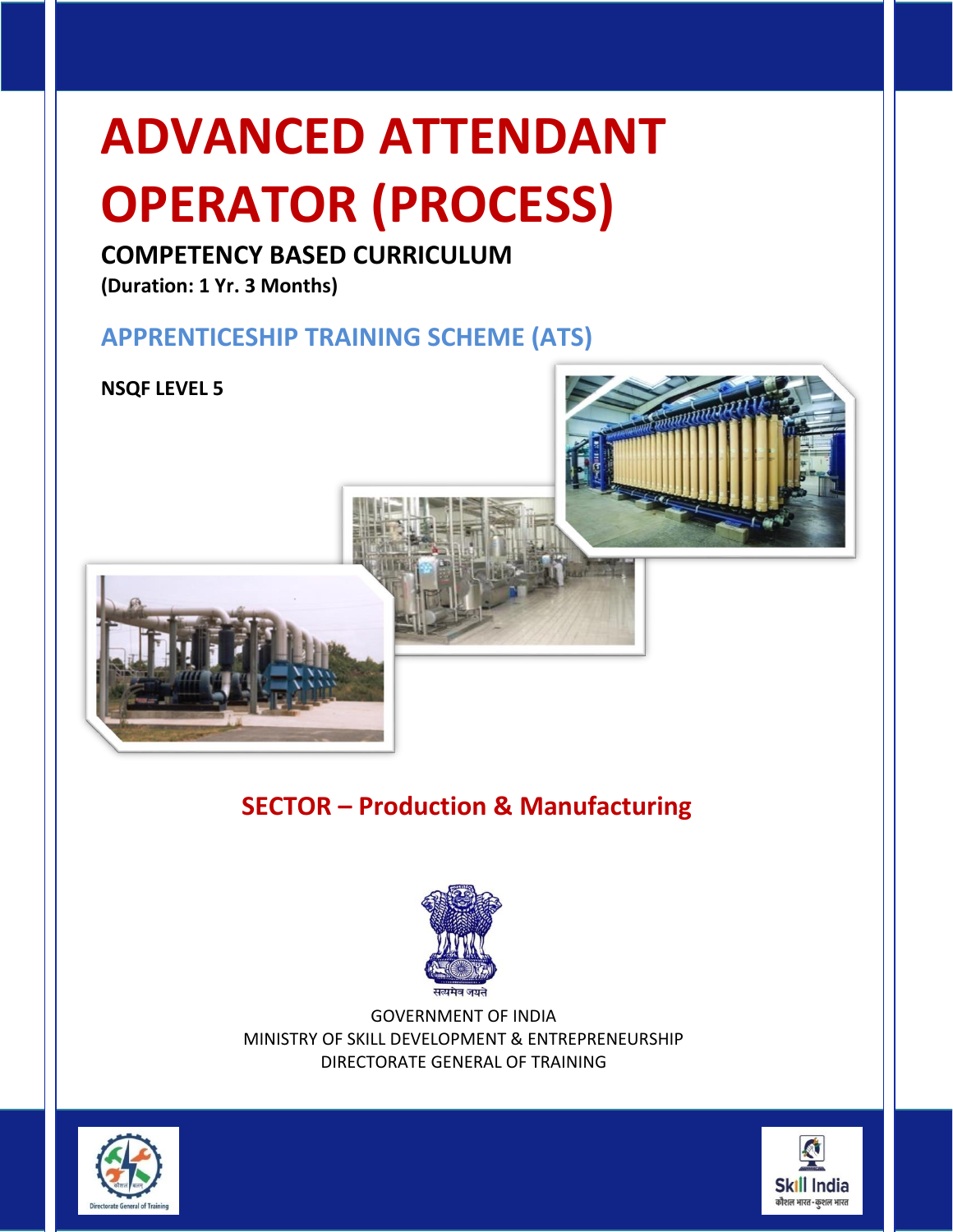## **ADVANCED ATTENDANT OPERATOR (PROCESS)**

**(Revised in 2018)**

**APPRENTICESHIP TRAINING SCHEME (ATS)**

**NSQF LEVEL - 5**

Developed By

Ministry of Skill Development and Entrepreneurship Directorate General of Training **CENTRAL STAFF TRAINING AND RESEARCH INSTITUTE** EN-81, Sector-V, Salt Lake City, Kolkata – 700 091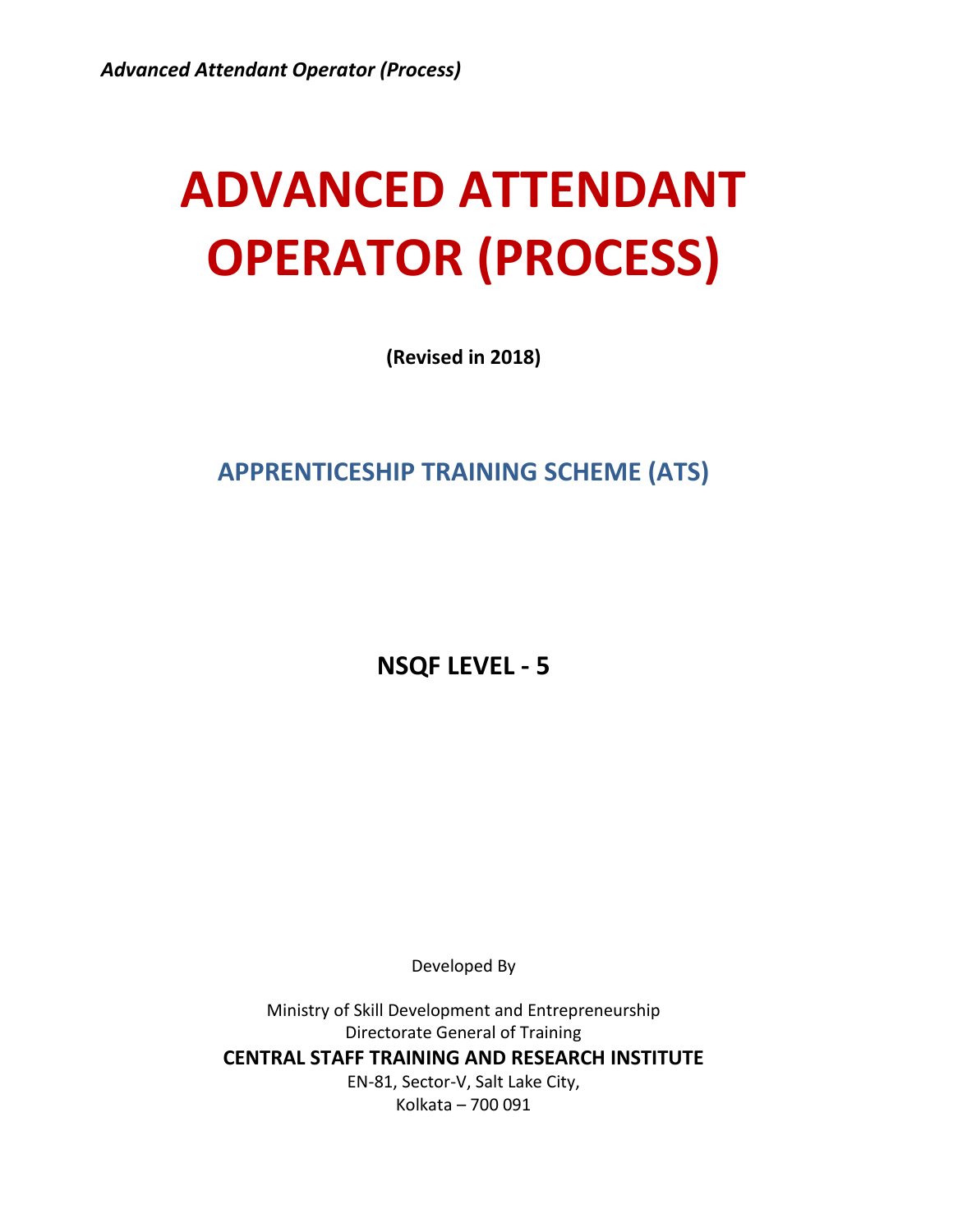The DGT sincerely expresses appreciation for the contribution of the Industry, State Directorate, Trade Experts and all others who contributed in revising the curriculum.

- 1. Festo, Mumbai
- 2. Christiani Sharpline Tech. Training Pvt. Ltd., Mumbai.

Special acknowledgement is extended by DGT to the following expert members who had contributed immensely in this curriculum.

| SI.<br>No. | <b>Name &amp; Designation</b><br>Sh./Mr./Ms. | Organization                 | <b>Expert Group</b><br><b>Designation</b> |
|------------|----------------------------------------------|------------------------------|-------------------------------------------|
| 1.         | L.K. Mukherjee, DDT                          | CSTARI, Kolkata              | Expert                                    |
| 2.         | M.V. Pillai                                  | AAA Ullasnagar               | Expert                                    |
| 3.         | H.N. Bargal,                                 | ITI, Mumbai                  | Expert                                    |
| 4.         | Khane H. A. Craft Instructor                 | <b>CHNM ITI Dadar Mumbai</b> | Expert                                    |
| 5.         | V. D. Maske Craft Instructor                 | ITI Mumabi-11                | Expert                                    |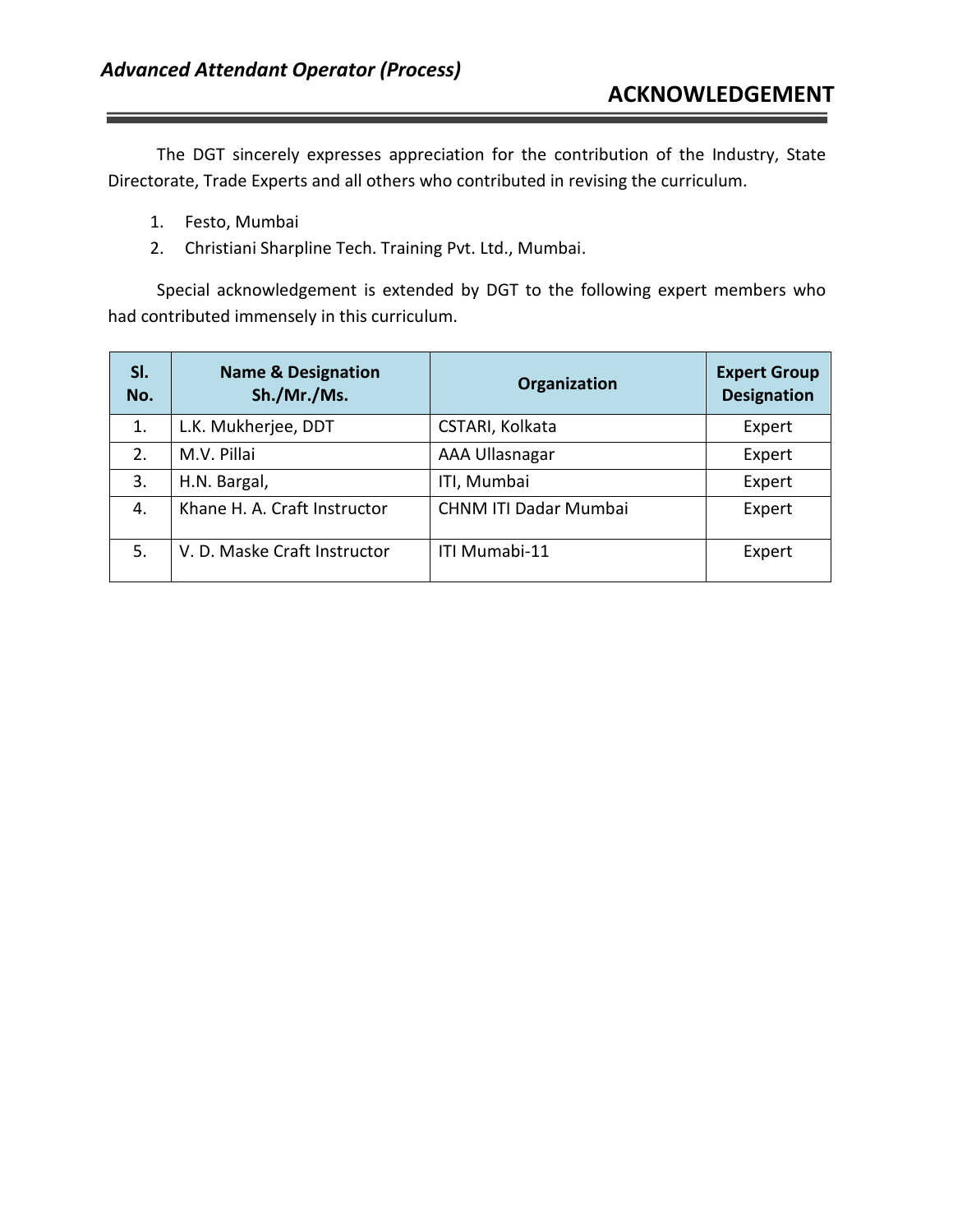<u> Andrew Maria (1989)</u><br>1900 - Carl Carl Born, amerikansk politik († 1900)

 $\sim$   $\sim$ 

| SI.<br>No. | <b>Topics</b>                                               | Page No.  |
|------------|-------------------------------------------------------------|-----------|
| 1.         | <b>Background</b>                                           | $1 - 2$   |
| 2.         | <b>Training System</b>                                      | $3 - 7$   |
| 3.         | Job Role                                                    | 8         |
| 4.         | <b>NSQF</b> Level Compliance                                | 9         |
| 5.         | <b>General Information</b>                                  | 10        |
| 6.         | <b>Learning Outcome</b>                                     | $11 - 12$ |
| 7.         | Learning Outcome with Assessment Criteria                   | $13 - 15$ |
| 8.         | <b>Syllabus</b>                                             | $16 - 19$ |
|            | Syllabus - Core Skill                                       |           |
| 9.         | 9.1 Core Skill - Workshop Calculation & Science and         |           |
|            | <b>Engineering Drawing</b>                                  |           |
|            | 9.2 Core Skill - Employability Skill                        |           |
| 10.        | Details of Competencies (On-Job Training)                   | $26 - 27$ |
| 11.        | List of Trade Tools & Equipment Basic Training - Annexure I | $28 - 32$ |
| 12.        | List of Trade Tools & Equipment for Employability Skills    | 33        |
| 13.        | Format for Internal Assessment - Annexure II                | 34        |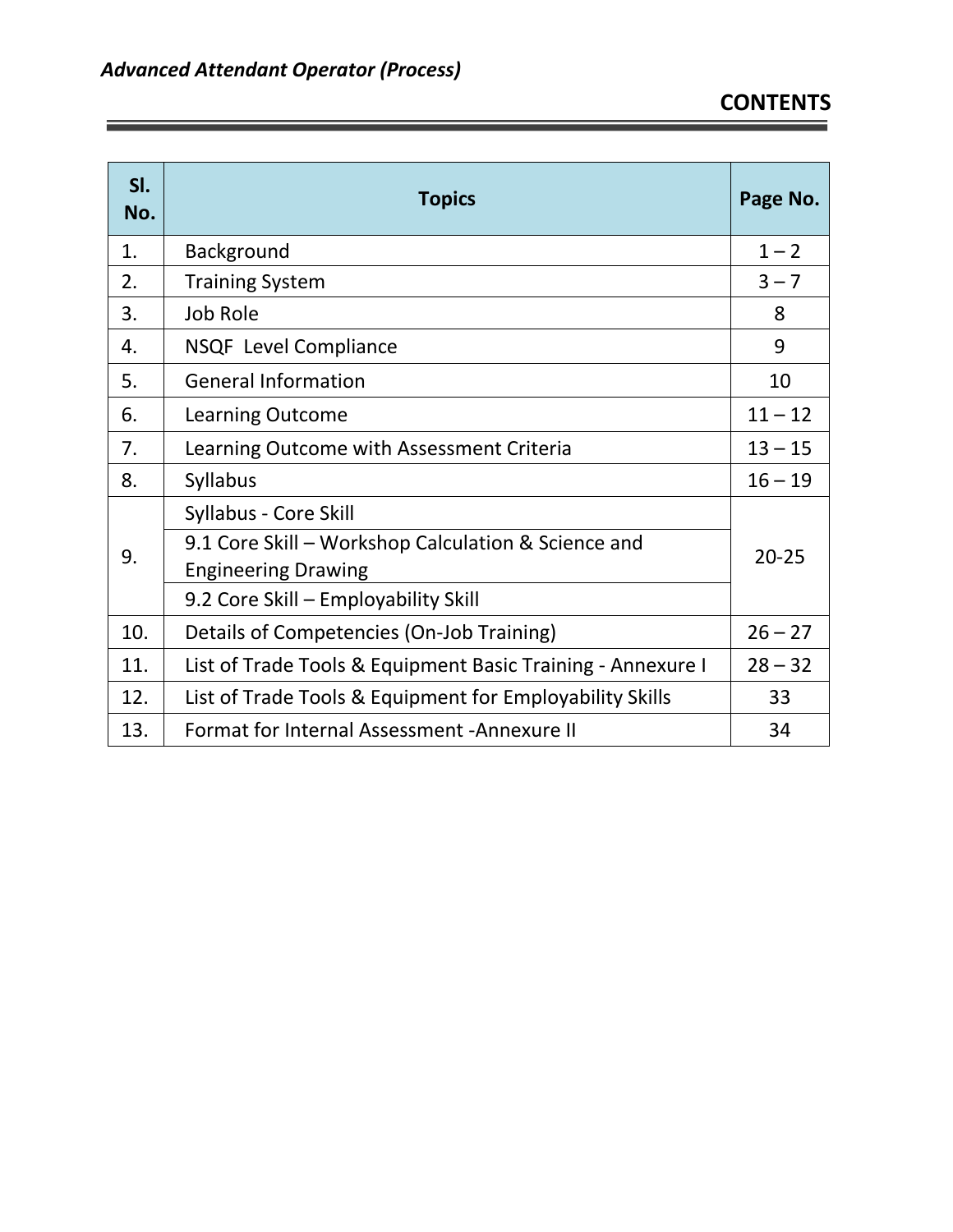#### **1.1 Apprenticeship Training Scheme under Apprentice Act 1961**

The Apprentices Act, 1961 was enacted with the objective of regulating the programme of training of apprentices in the industry by utilizing the facilities available therein for imparting on-the-job training. The Act makes it obligatory for employers in specified industries to engage apprentices in designated trades to impart Apprenticeship Training on the job in industry to school leavers and person having National Trade Certificate(ITI pass-outs) issued by National Council for Vocational Training (NCVT) to develop skilled manpower for the industry**.** There are four categories of apprentices namely**; trade apprentice, graduate, technician and technician (vocational) apprentices.** 

Qualifications and period of apprenticeship training of **trade apprentices** vary from trade to trade. The apprenticeship training for trade apprentices consists of basic training followed by practical training. At the end of the training, the apprentices are required to appear in a trade test conducted by NCVT and those successful in the trade tests are awarded the National Apprenticeship Certificate.

The period of apprenticeship training for graduate (engineers), technician (diploma holders and technician (vocational) apprentices is one year. Certificates are awarded on completion of training by the Department of Education, Ministry of Human Resource Development.

#### **1.2 Changes in Industrial Scenario**

Recently we have seen huge changes in the Indian industry. The Indian Industry registered an impressive growth during the last decade and half. The number of industries in India have increased manifold in the last fifteen years especially in services and manufacturing sectors. It has been realized that India would become a prosperous and a modern state by raising skill levels, including by engaging a larger proportion of apprentices, will be critical to success; as will stronger collaboration between industry and the trainees to ensure the supply of skilled workforce and drive development through employment. Various initiatives to build up an adequate infrastructure for rapid industrialization and improve the industrial scenario in India have been taken.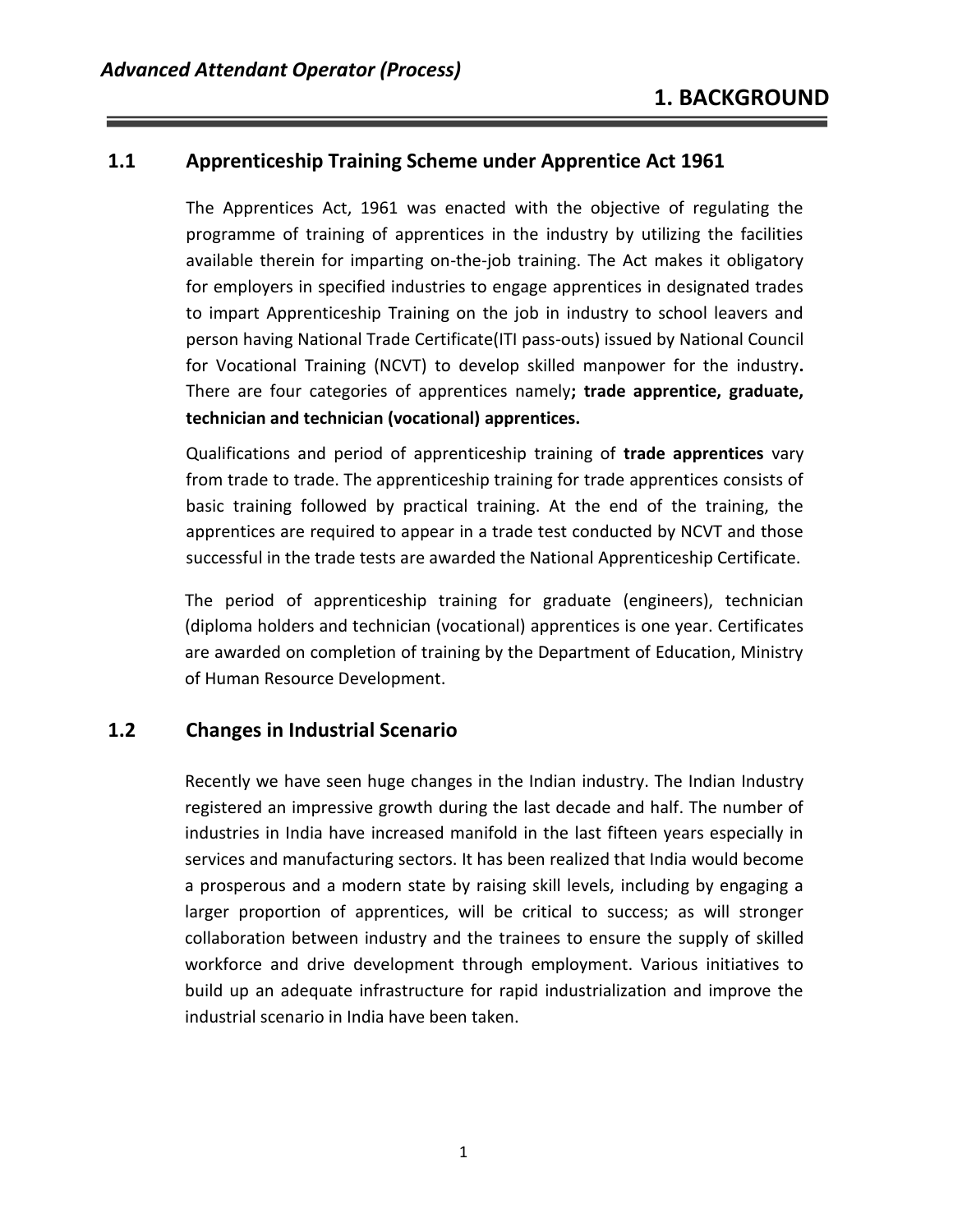#### **1.3 Reformation**

The Apprentices Act, 1961 has been amended and brought into effect from 22<sup>nd</sup> December, 2014 to make it more responsive to industry and youth. Key amendments are as given below:

- Prescription of number of apprentices to be engaged at establishment level instead of trade-wise.
- Establishment can also engage apprentices in optional trades which are not designated, with the discretion of entry level qualification and syllabus.
- Scope has been extended also to non-engineering occupations.
- Establishments have been permitted to outsource basic training in an institute of their choice.
- The burden of compliance on industry has been reduced significantly.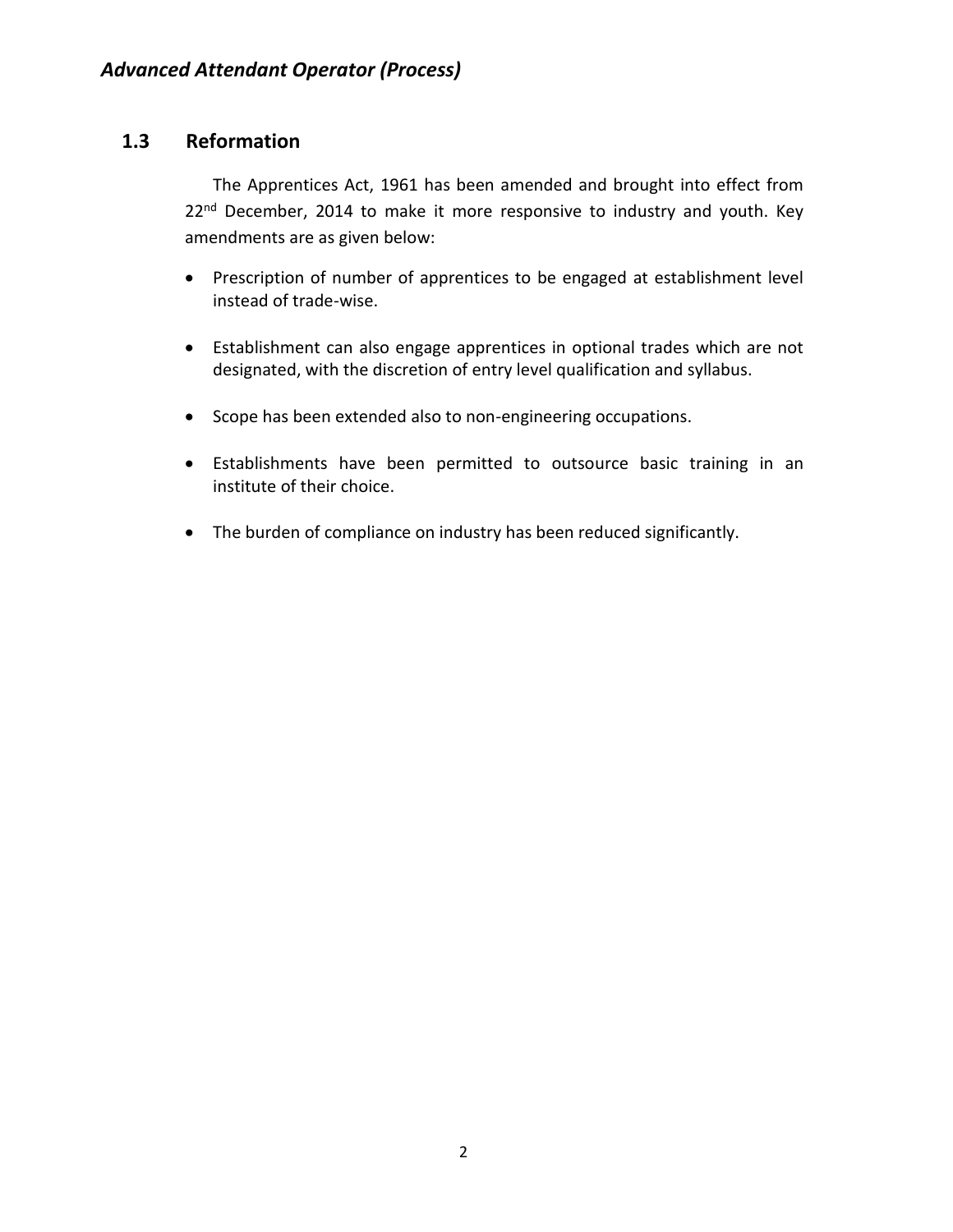#### **2.1 GENERAL**

Directorate General of Training (DGT) under Ministry of Skill Development & Entrepreneurship offers range of vocational training courses catering to the need of different sectors of economy/ Labour market. The vocational training programmes are delivered under aegis of National Council of Vocational Training (NCVT). Craftsman Training Scheme (CTS) and Apprenticeship Training Scheme (ATS) are two pioneer programmes of NCVT for propagating vocational training.

Advanced Attendant Operator (Process) trade under ATS is one of the most popular courses delivered nationwide through different industries. The course is of one year three months (01 Block of 15 months duration including basic training). It mainly consists of Domain area and Core area. In the Domain area Trade Theory & Practical impart professional - skills and knowledge, while Core area - Workshop Calculation and science, Engineering Drawing and Employability Skills imparts requisite core skills & knowledge and life skills. After passing out the training programme, the trainee is being awarded National Apprenticeship Certificate (NAC) by NCVT having worldwide recognition.

#### **Broadly candidates need to demonstrate that they are able to:**

- Read & interpret technical parameters/document, plan and organize work processes, identify necessary materials and tools;
- Perform task with due consideration to safety rules, accident prevention regulations and environmental protection stipulations;
- Apply professional skill, knowledge, core skills & employability skills while performing jobs and solve problem during execution.
- Document the technical parameters related to the task undertaken.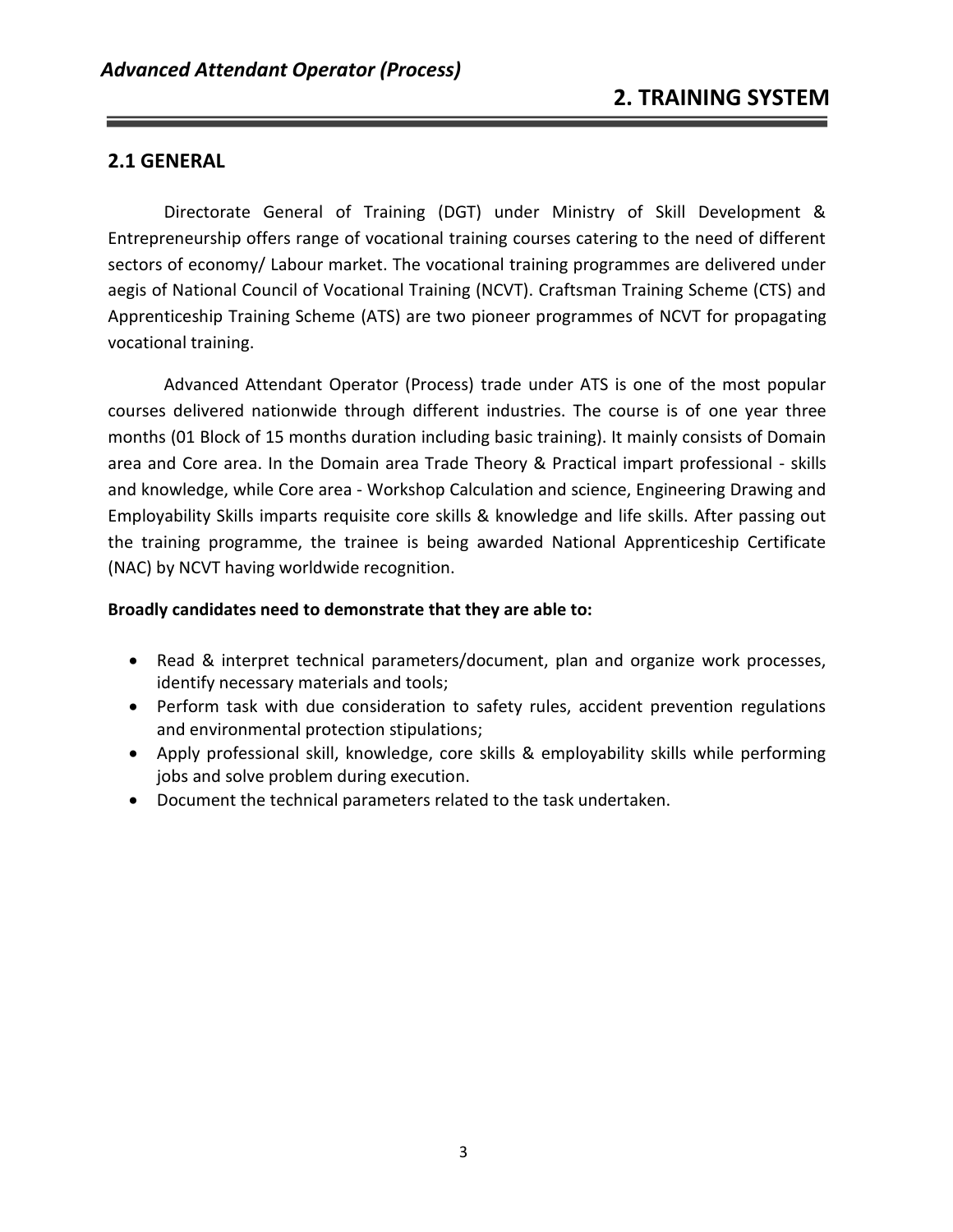#### **2.2 CAREER PROGRESSION PATHWAYS**:

• Indicative pathways for vertical mobility.



#### **2.3 COURSE STRUCTURE:**

Table below depicts the distribution of training hours across various course elements during a period of one year (*Basic Training and On-Job Training*) : -

**Total Training Duration Details: -**

| <b>Time</b><br>(in months)                       | $1 - 3$ | $4 - 15$    |
|--------------------------------------------------|---------|-------------|
| <b>Basic Training</b>                            | Block-I |             |
| <b>Practical Training</b><br>(On - job training) |         | $Block - I$ |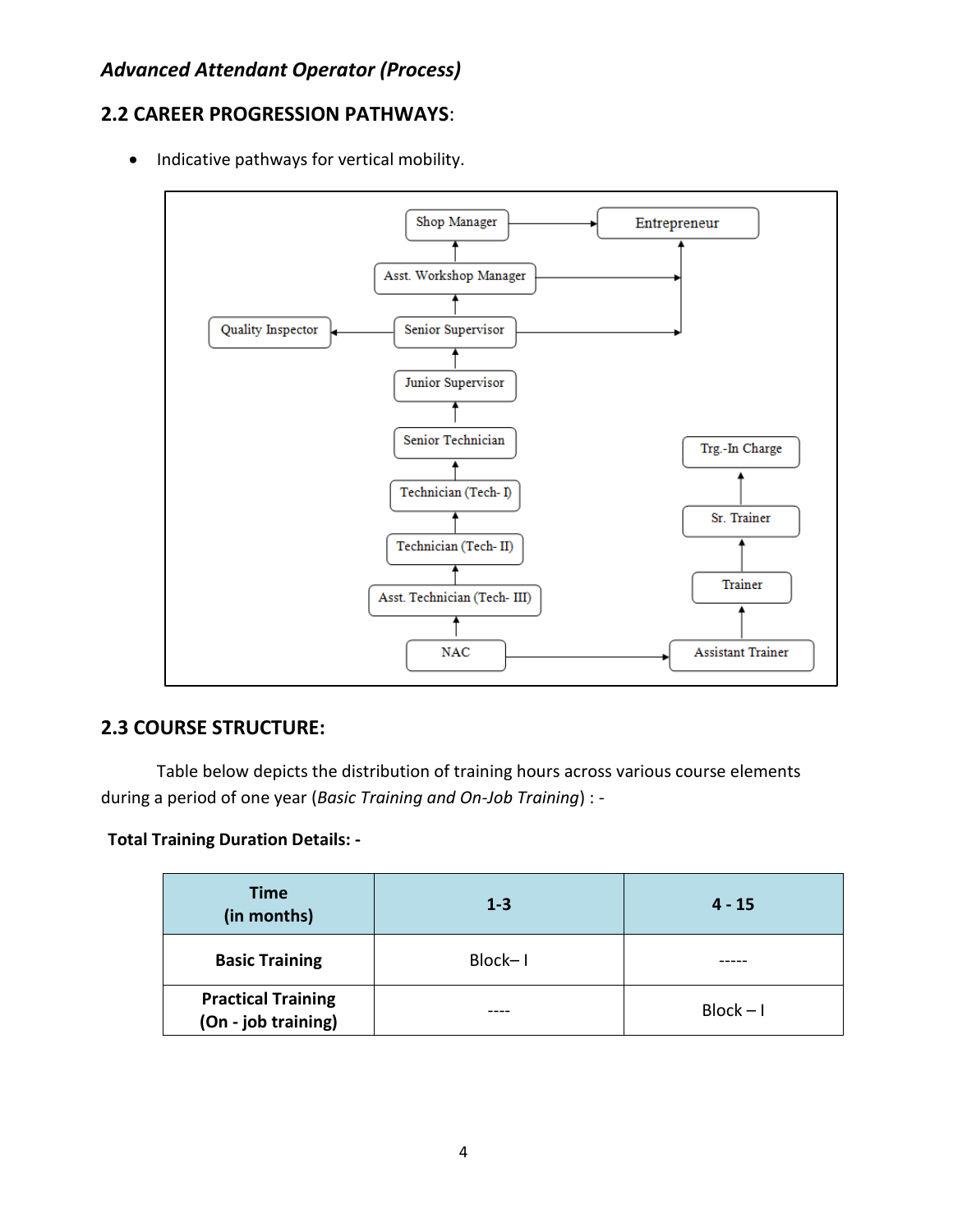#### **A. Basic Training**

```
For 02 yrs. course (Engg.) : (Total 06 months: 03 months in 1<sup>st</sup>yr. + 03 months in 2<sup>nd</sup>
yr.)
```
For 01 yr. course  $(Engg.)$  :  $(Total 03 months: 03 months in 1<sup>st</sup> yr.)$ 

| S No. | <b>Course Element</b>                        |                       | <b>Total Notional Training Hours</b> |
|-------|----------------------------------------------|-----------------------|--------------------------------------|
|       |                                              | For 02 Yrs.<br>Course | For 01 Yr.<br>Course                 |
| 1.    | Professional Skill (Trade Practical)         | 550                   | 275                                  |
| 2.    | Professional Knowledge (Trade Theory)        | 240                   | 120                                  |
| 3.    | <b>Workshop Calculation &amp; Science</b>    | 40                    | 20                                   |
| 4.    | <b>Engineering Drawing</b>                   | 60                    | 30                                   |
| 5.    | <b>Employability Skills</b>                  | 110                   | 55                                   |
|       | <b>Total (Including Internal Assessment)</b> | 1000                  | 500                                  |

#### **B. On-Job Training: -**

```
For 02 yrs. Course (Engg.) : (Total 18 months: 09 months in 1<sup>st</sup> yr. + 09 months in 2<sup>nd</sup>
yr.)
```
Notional Training Hours for On-Job Training: **3120 Hrs**.

For 01 yr. Course (Engg.) : (**Total 12 months**)

Notional Training Hours for On-Job Training: **2080 Hrs**.

#### **C. Total Training Hours: -**

| <b>Duration</b>                         | <b>Basic Training</b> | <b>On-Job Training</b> | <b>Total</b> |
|-----------------------------------------|-----------------------|------------------------|--------------|
| For 02 yrs. course<br>(Engg.)           | 1000 hrs              | 3120 hrs               | 4120 hrs     |
| For 01 yr. course<br>500 hrs<br>(Engg.) |                       | 2080 hrs               | 2580 hrs     |

#### **2.4 ASSESSMENT & CERTIFICATION:**

The trainee will be tested for his skill, knowledge and attitude during the period of course and at the end of the training programme as notified by Govt of India from time to time. The Employability skills will be tested in first two semesters only.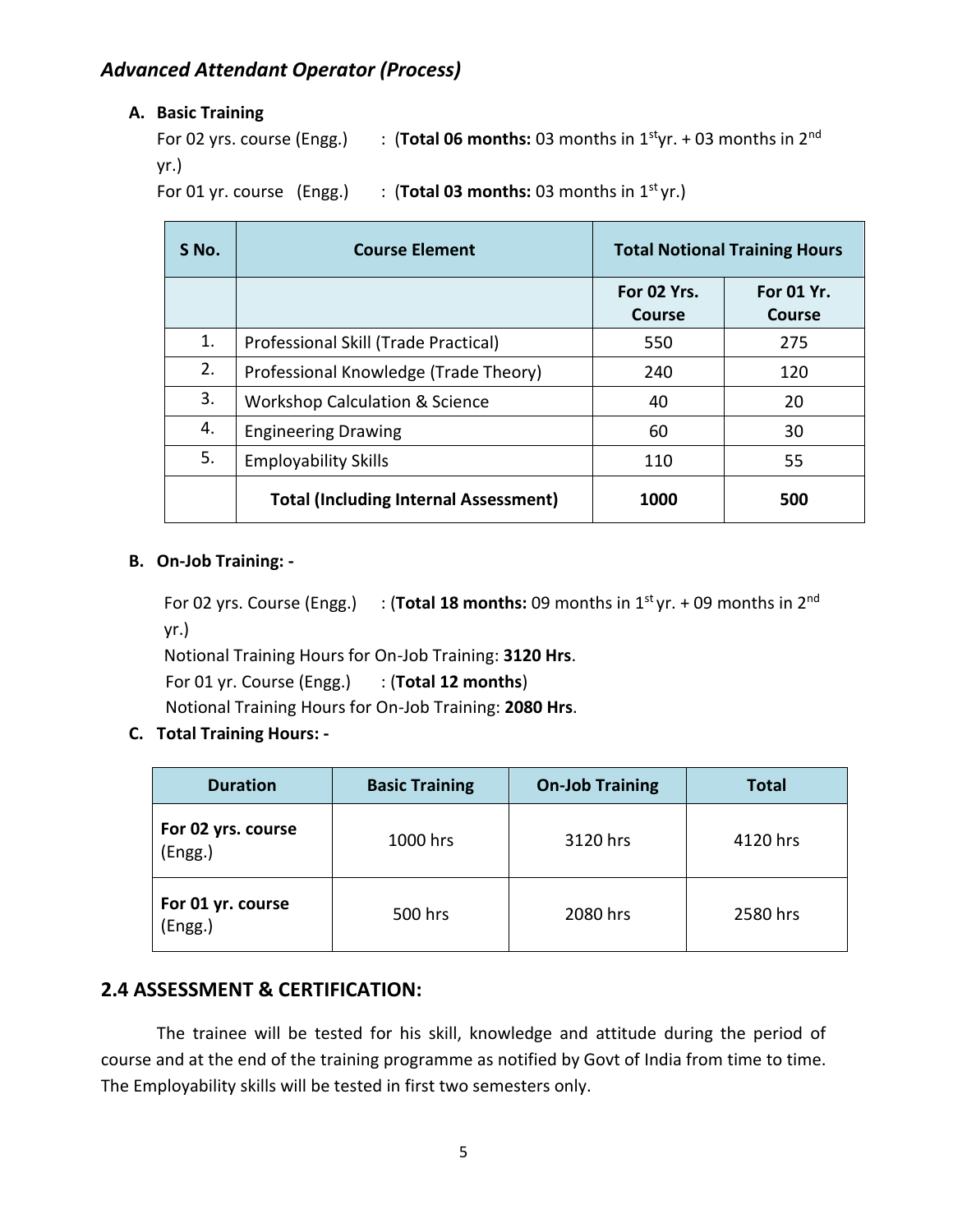a) The **Internal assessment** during the period of training will be done by **Formative assessment method** by testing for assessment criteria listed against learning outcomes. The training institute have to maintain individual *trainee portfolio* as detailed in assessment guideline. The marks of internal assessment will be as per the template (Annexure – II).

b) The final assessment will be in the form of summative assessment method. The All India Trade Test for awarding NAC will be conducted by NCVT on completion of course as per guideline of Govt of India. The pattern and marking structure is being notified by govt of India from time to time. **The learning outcome and assessment criteria will be basis for setting question papers for final assessment. The examiner during final examination will also check**  individual trainee's profile as detailed in assessment guideline before giving marks for practical examination.

#### **2.4.1 PASS REGULATION**

The minimum pass percent for Practical is 60% & minimum pass percent for Theory subjects 40%. The candidate pass in each subject conducted under all India trade test.

#### **2.4.2 ASSESSMENT GUIDELINE**

Appropriate arrangements should be made to ensure that there will be no artificial barriers to assessment. The nature of special needs should be taken into account while undertaking assessment. Due consideration should be given while assessing for team work, avoidance/reduction of scrap/wastage and disposal of scarp/wastage as per procedure, behavioral attitude, sensitivity to environment and regularity in training. The sensitivity towards OSHE and self-learning attitude are to be considered while assessing competency.

Assessment will be evidence based comprising the following:

- Job carried out in labs/workshop
- Record book/ daily diary
- Answer sheet of assessment
- Viva-voce
- Progress chart
- Attendance and punctuality
- Assignment
- Project work

Evidences of internal assessments are to be preserved until forthcoming semester examination for audit and verification by examination body. The following marking pattern to be adopted while assessing:

| <b>Performance Level</b> | Evidence |
|--------------------------|----------|
|--------------------------|----------|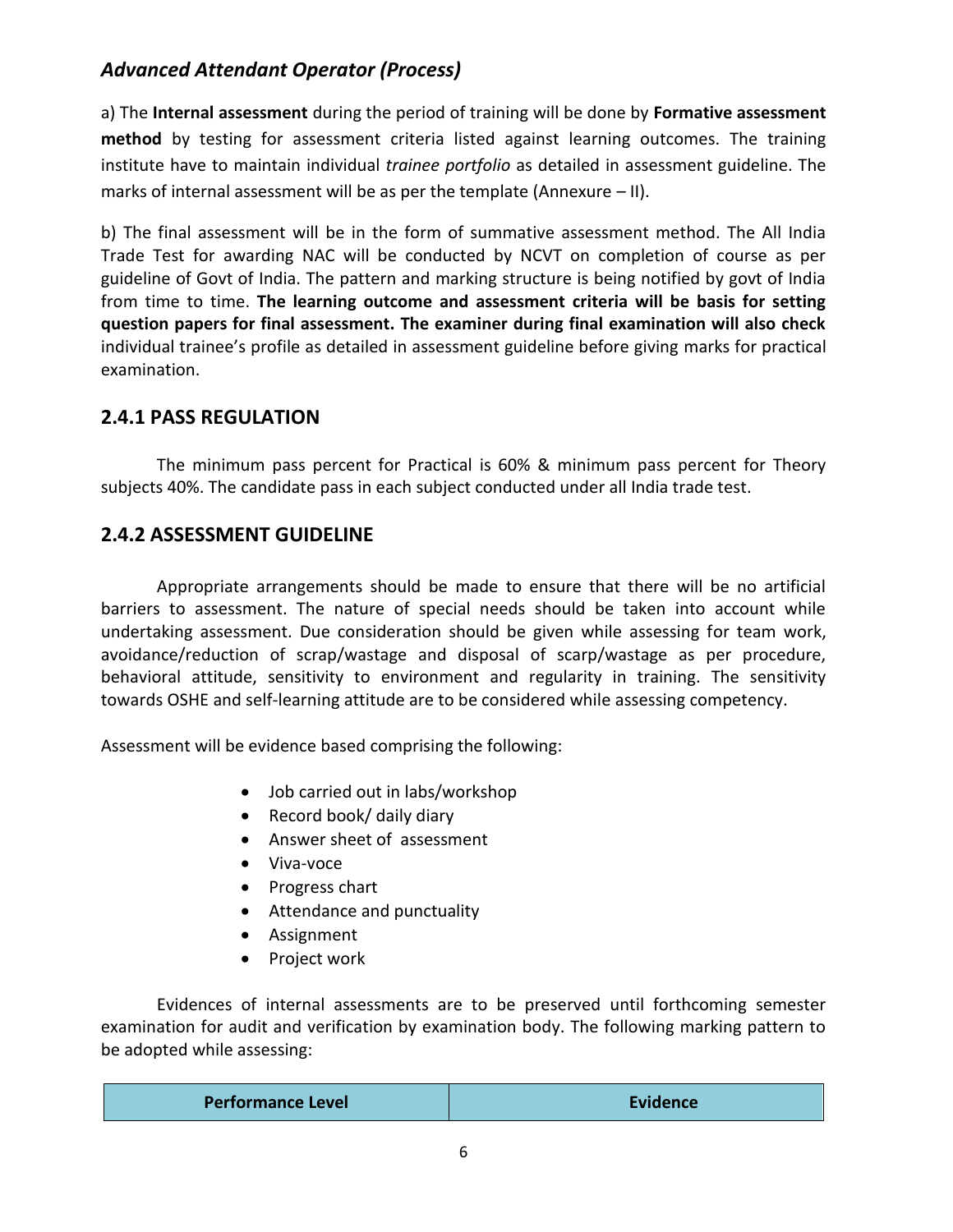| (a) Weightage in the range of 60 -75% to be allotted during assessment.                                                                                                                                                                                                                     |                                                                                                                                                                                                                                                                                                                                                                                     |
|---------------------------------------------------------------------------------------------------------------------------------------------------------------------------------------------------------------------------------------------------------------------------------------------|-------------------------------------------------------------------------------------------------------------------------------------------------------------------------------------------------------------------------------------------------------------------------------------------------------------------------------------------------------------------------------------|
| performance in this grade, the<br>For<br>candidate with occasional guidance and<br>showing due regard for safety procedures<br>and practices, has produced work which<br>demonstrates attainment of an acceptable<br>standard of craftsmanship.                                             | Demonstration of good skill in the use of<br>hand tools, machine tools and workshop<br>equipment.<br>Below 70% tolerance dimension/accuracy<br>achieved while undertaking different work<br>with those demanded by the<br>component/job/set standards.<br>A fairly good level of neatness and<br>consistency in the finish.<br>Occasional support in completing the<br>project/job. |
| (b)Weightage in the range of above75% - 90% to be allotted during assessment.                                                                                                                                                                                                               |                                                                                                                                                                                                                                                                                                                                                                                     |
| For this grade, the candidate, with little<br>guidance and showing due regard for<br>safety procedures and practices,<br>has<br>work<br>produced<br>which<br>demonstrates<br>attainment of a reasonable standard of<br>craftsmanship.                                                       | Good skill levels in the use of hand tools,<br>machine tools and workshop equipment.<br>70-80% tolerance dimension/accuracy<br>achieved while undertaking different work<br>with those demanded by the<br>component/job/set standards.<br>A good level of neatness and consistency in<br>the finish.<br>Little support in completing the<br>project/job.                            |
| (c) Weightage in the range of above 90% to be allotted during assessment.                                                                                                                                                                                                                   |                                                                                                                                                                                                                                                                                                                                                                                     |
| performance<br>in this grade, the<br>For<br>candidate, with minimal or no support in<br>organization and execution and with due<br>regard for safety procedures and practices,<br>has produced work which demonstrates<br>attainment<br>of<br>high<br>standard<br>of<br>a<br>craftsmanship. | High skill levels in the use of hand tools,<br>machine tools and workshop equipment.<br>Above 80% tolerance dimension/accuracy<br>achieved while undertaking different work<br>with those demanded by the<br>component/job/set standards.<br>A high level of neatness and consistency in<br>the finish.<br>Minimal or no support in completing the<br>project.                      |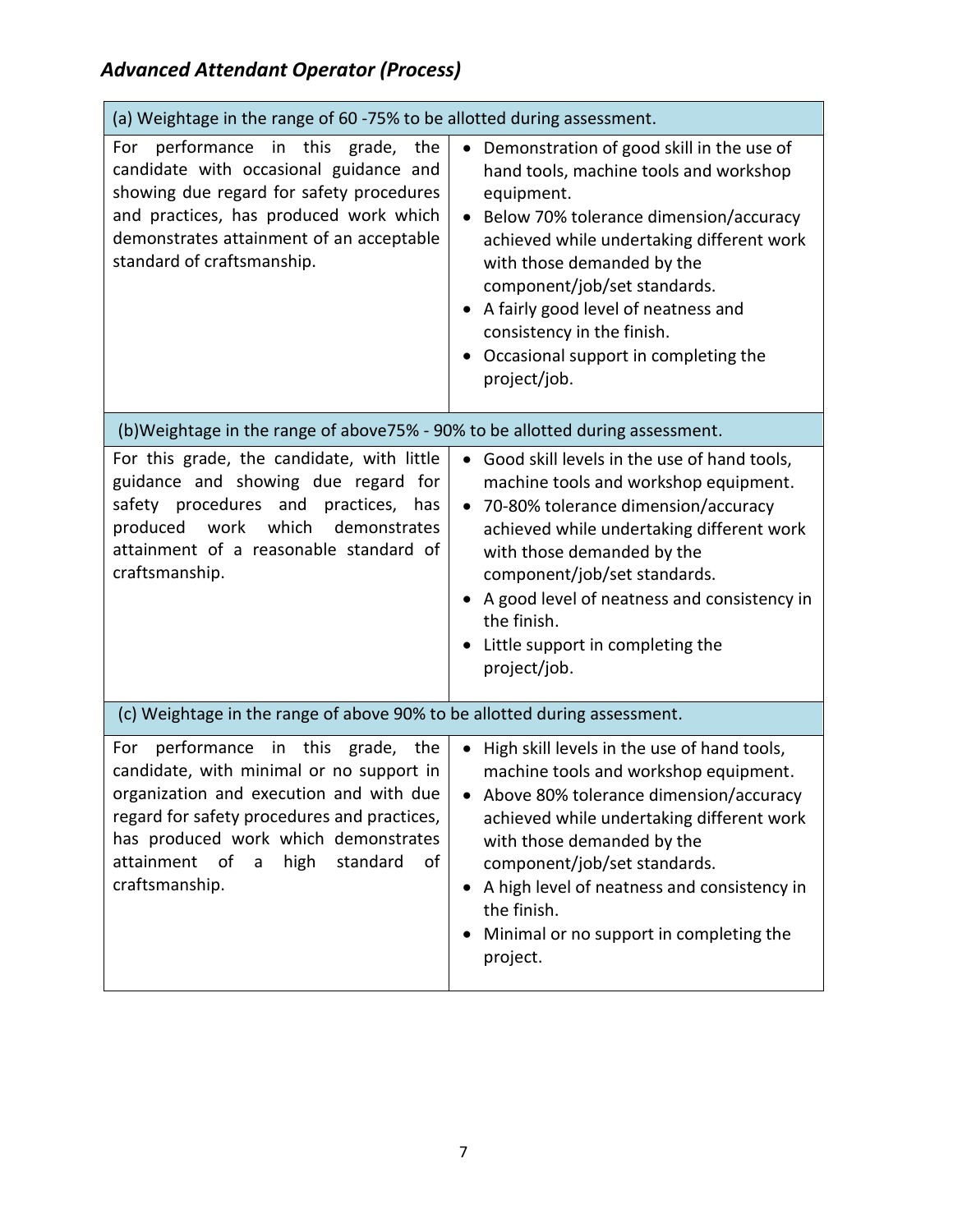#### **Brief description of Job roles:**

- Operate and control compressors, reactors, and related chemical process equipment during rest periods or emergency.
- Perform duties of regular operators as directed by operators or supervisory personnel.
- Perform minor preventative maintenance of systems as designated.
- Assist in maintaining records of equipment operations.
- Perform tasks such as assisting operator in turning valves to control flow of materials, setting equipment controls.
- Adjust and mix required chemicals to maintain water systems within guidelines.
- Lines up, starts, stops and secures equipment as required by the plant operator.
- Practice safety rules and regulations set by the industry.
- Keep work area clean, neat and orderly.
- Perform TPM (Total Production Management), TQM (Total Quality Management) and record keeping system.

Plan and organize assigned work and detect & resolve issues during execution in his own work area within defined limit. Demonstrate possible solutions and agree tasks within the team. Communicate with required clarity and understand technical English. Sensitive to environment, self-learning and productivity.

#### **Reference NCO Code: –**

8131.0400 - Mixing Machine man Attendant (Chemical). 8131.0200 - Miller/Mill Operator (Chemical).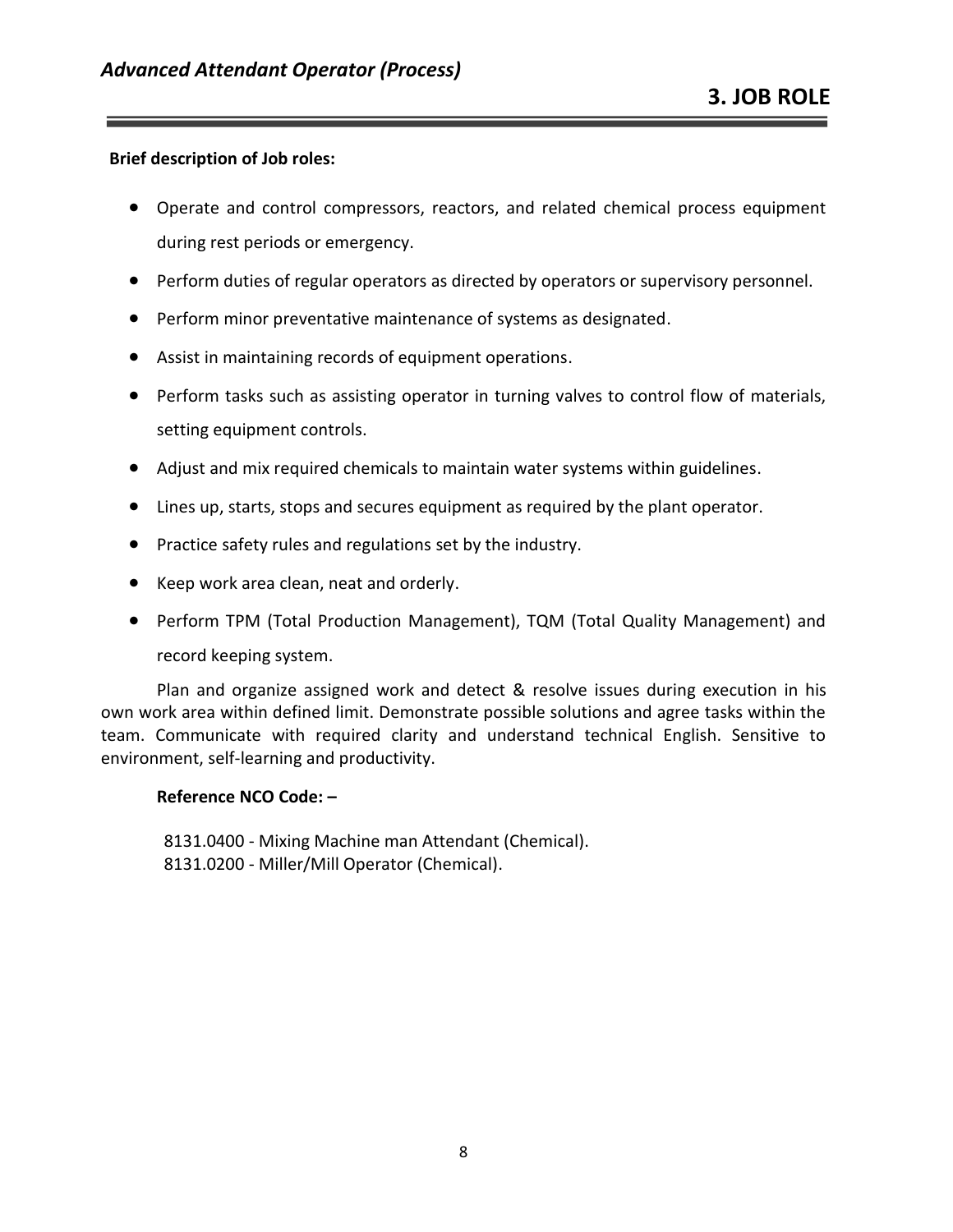NSQF level for Advanced Attendant Operator (Process) trade under ATS: **Level 5**

As per notification issued by Govt. of India dated- 27.12.2013 on National Skill Qualification Framework total 10 (Ten) Levels are defined.

Each level of the NSQF is associated with a set of descriptors made up of five outcome statements, which describe in general terms, the minimum knowledge, skills and attributes that a learner needs to acquire in order to be certified for that level.

Each level of the NSQF is described by a statement of learning outcomes in five domains, known as level descriptors. These five domains are:

- a. Process
- b. Professional knowledge
- c. Professional skill
- d. Core skill
- e. Responsibility

The Broad Learning outcome of Advanced Attendant Operator (process) trade under ATS mostly matches with the Level descriptor at Level 5.

The NSQF Level 5 descriptor is given below: -

| <b>Level</b> | <b>Process</b>               | <b>Professional</b><br><b>Knowledge</b> | <b>Professional</b><br><b>Skill</b> | <b>Core Skill</b> | <b>Responsibility</b> |
|--------------|------------------------------|-----------------------------------------|-------------------------------------|-------------------|-----------------------|
| Level 5      | Job that                     | Knowledge of                            | A range of                          | Desired           | Responsibility        |
|              | requires well                | facts,                                  | cognitive and                       | mathematical      | for own work          |
|              | developed skill, principles, |                                         | practical skills                    | skill,            | and                   |
|              | with clear                   | processes and                           | required to                         | understanding     | Learning and          |
|              | choice of                    | general                                 | accomplish                          | of social,        | some                  |
|              | procedures in                | concepts, in a                          | tasks and solve                     | political and     | responsibility        |
|              | <b>familiar</b>              | field of                                | problem by                          | some skill of     | for other's           |
|              | context.                     | Work or study. selecting and            |                                     | collecting and    | works and             |
|              |                              |                                         | applying basic                      | organizing        | learning.             |
|              |                              |                                         | methods, tools, information,        |                   |                       |
|              |                              |                                         | materials and                       | communication.    |                       |
|              |                              |                                         | information.                        |                   |                       |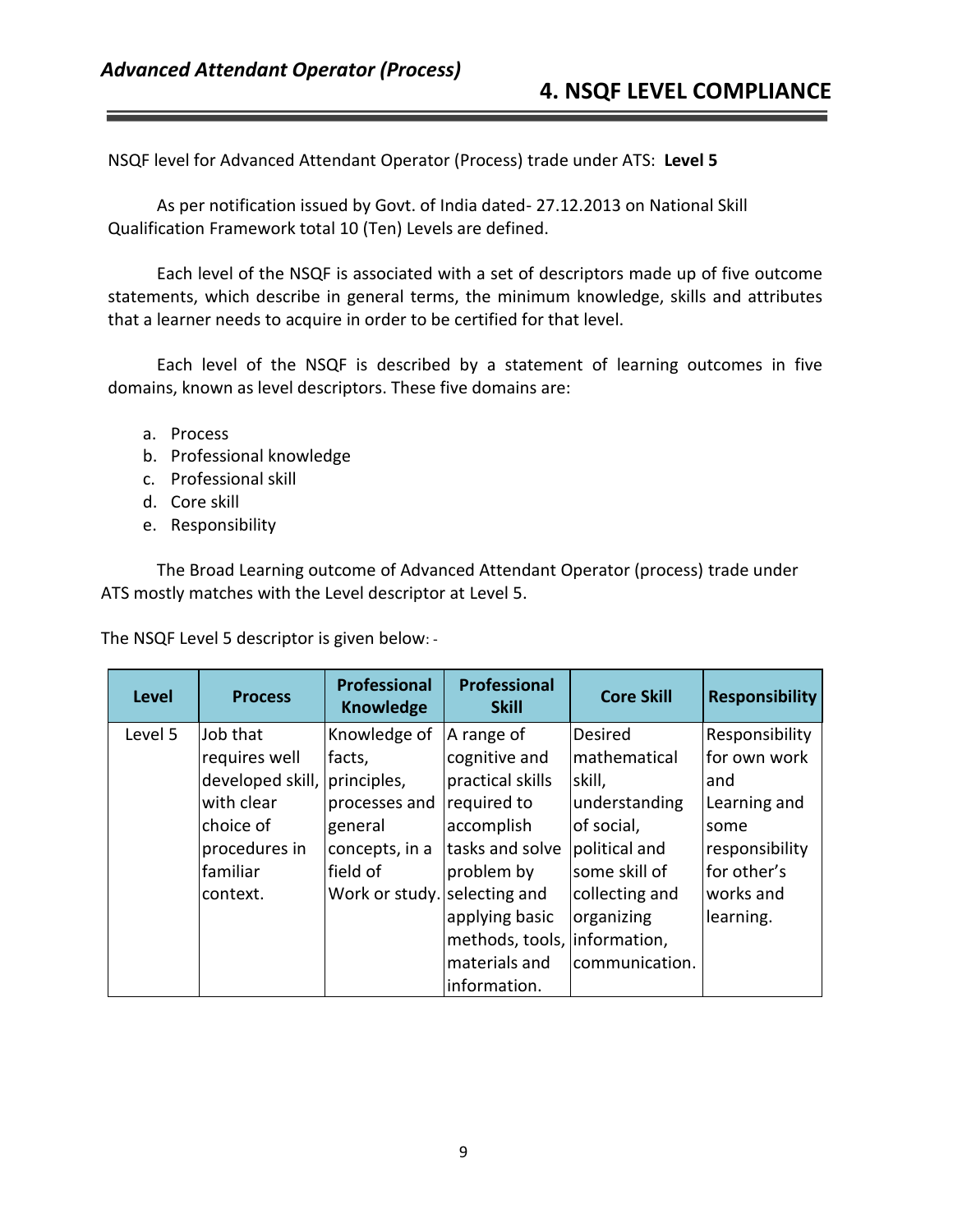| <b>Name of the Trade</b>                                                                   | <b>ADVANCED ATTENDANT OPERATOR (PROCESS)</b>                                     |
|--------------------------------------------------------------------------------------------|----------------------------------------------------------------------------------|
| <b>NCO -2015</b>                                                                           | 8131.0400, 8131.0200                                                             |
| <b>NSQF Level</b>                                                                          | Level $-5$                                                                       |
| <b>Duration of Apprenticeship</b><br><b>Training</b><br>(Basic Training + On-Job Training) | 3 months+ One year (01 Block of 15 months duration<br>including basic training). |
| <b>Duration of Basic Training</b>                                                          | a) Block $-1:3$ months                                                           |
|                                                                                            | <b>Total duration of Basic Training: 3 months.</b>                               |
| <b>Duration of On-Job Training</b>                                                         | a) Block $-1: 12$ months                                                         |
|                                                                                            | Total duration of Practical Training: 12 months.                                 |
| <b>Entry Qualification</b>                                                                 | Passed B. Sc with Physics and Chemistry as compulsory                            |
|                                                                                            | and Mathematics as desirable subject.                                            |
| <b>Selection of Apprenticeship</b>                                                         | The apprentices will be selected as per Apprenticeship                           |
|                                                                                            | Act amended time to time.                                                        |
| <b>Instructors Qualification for Basic</b>                                                 | As per ITI instructors qualifications as amended time                            |
| <b>Training</b>                                                                            | to time for the specific trade.                                                  |
| <b>Infrastructure for basic Training</b>                                                   | As per related trade of ITI.                                                     |
| Examination                                                                                | The internal examination/assessment will be held on                              |
|                                                                                            | completion of each block.                                                        |
|                                                                                            | Final examination for all subjects will be held at the                           |
|                                                                                            | end of course and same will be conducted by NCVT.                                |
| <b>Rebate to Ex-ITI Trainees</b>                                                           | <b>NA</b>                                                                        |
| <b>CTS trades eligible for Advanced</b>                                                    | <b>NA</b>                                                                        |
| <b>Attendant operator (Process)</b>                                                        |                                                                                  |
| Apprenticeship.                                                                            |                                                                                  |

#### *Note:*

- *Industry may impart training as per above time schedule for different block, however this is not fixed. The industry may adjust the duration of training considering the fact that all the components under the syllabus must be covered. However the flexibility should be given keeping in view that no safety aspects is compromised.*
- *For imparting Basic Training the industry to tie-up with ITIs having such specific trade and affiliated to NCVT.*
- *Tie-up with ITIs having such specific trade and affiliated to NCVT.*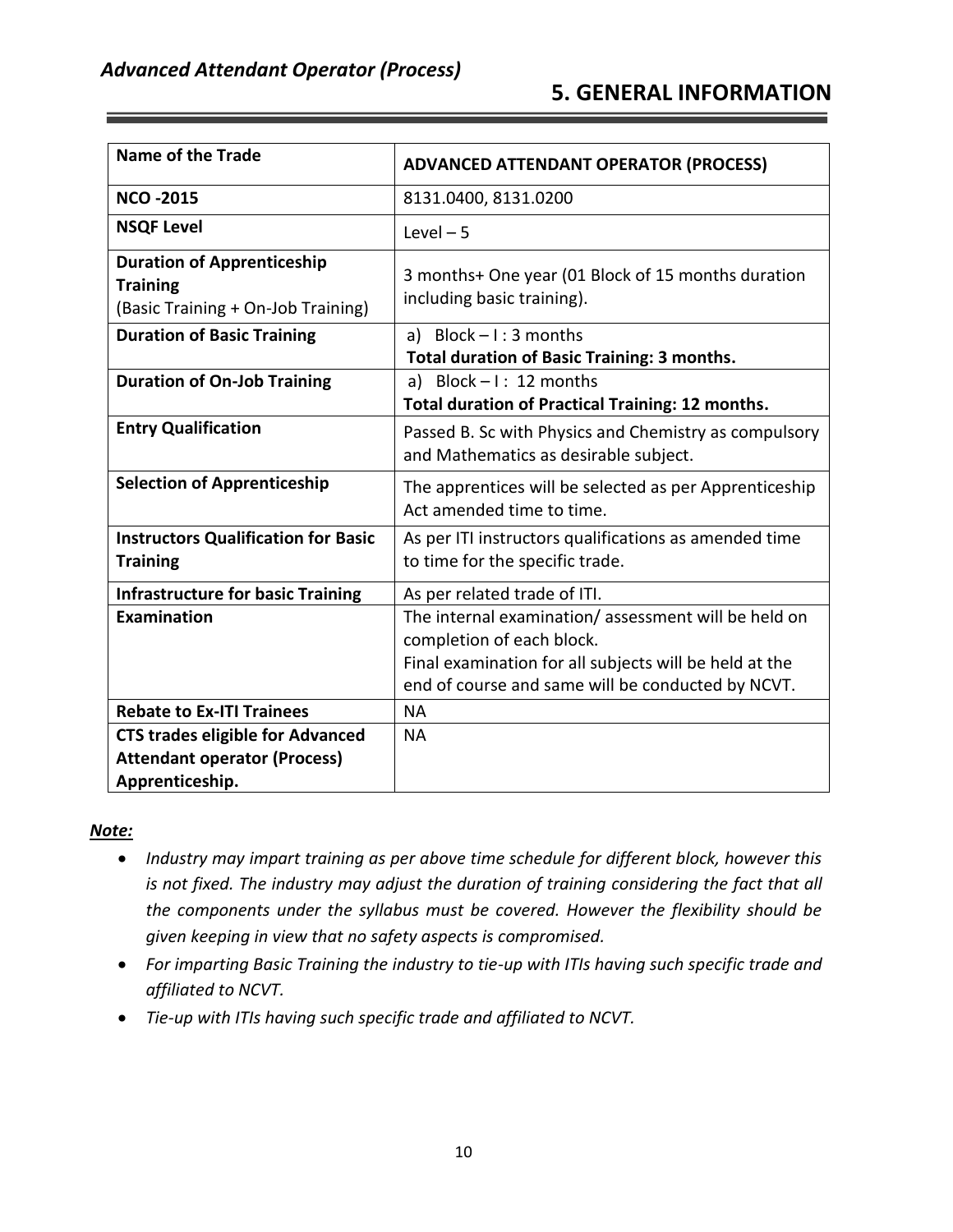#### **6.1 GENERIC LEARNING OUTCOME**

The following are minimum broad Common Occupational Skills/ Generic Learning Outcome after completion of the Advanced Attendant Operator (Process) course of one year & three months duration (01 Block of 15 months duration including basic training) under ATS.

#### **Block I:-**

- 1. Recognize & comply safe working practices, environment regulation and housekeeping.
- 2. Understand and explain different mathematical calculation & science in the field of study including basic electrical. *[Different mathematical calculation & science - Unit, Basic Mathematics, Percentage, Geometry & Mensuration, graph, Statistics, Mass, Weight and Density, Levers & Simple machine, Centre of gravity, Power transmission, Pressure, Heat & Temperature, Basic Electricity and Material Science].*
- 3. Interpret specifications, different engineering drawing and apply for different application in the field of work. *[Different engineering drawing - Lines, Free hand drawing, Drawing of Geometrical Figures, Sizes and Layout of Drawing Sheets, Method of presentation of Engineering Drawing, Drawing of Solid figures, Free hand Drawing of Solid figures, Free Hand sketch, Different Projections, Sectional views, Estimation of material, Drawing of Orthographic projection in 3rd angle, line diagram of process layout with fittings symbol].*
- 4. Select and ascertain measuring instrument and measure dimension of components and record data.
- 5. Explain the concept in productivity, quality tools, and labour welfare legislation and apply such in day to day work to improve productivity & quality.
- 6. Explain energy conservation, global warming and pollution and contribute in day to day work by optimally using available resources.
- 7. Explain personnel finance, entrepreneurship and manage/organize related task in day to day work for personal & societal growth.
- 8. Plan and organize the work related to the occupation.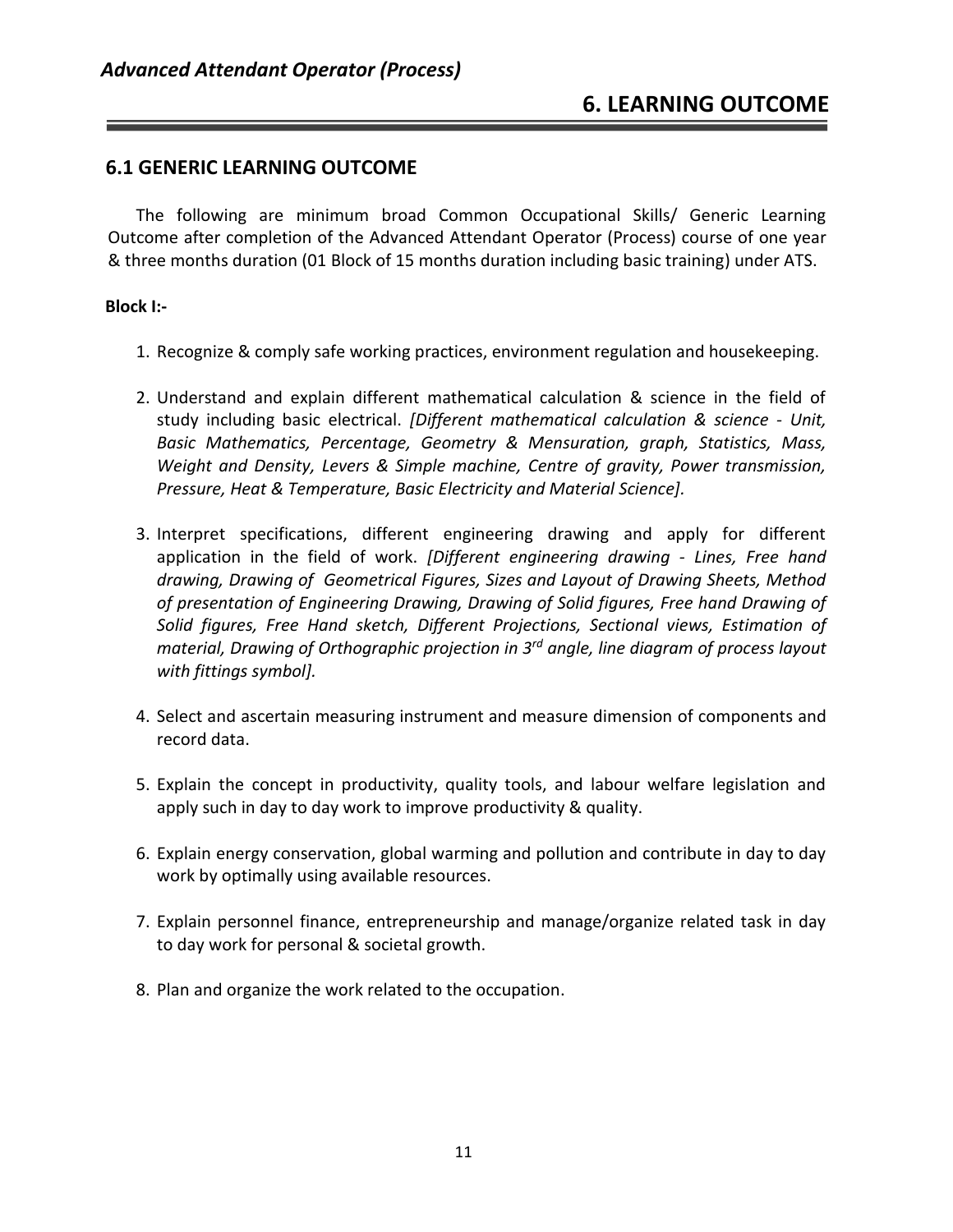#### **6.2 SPECIFIC LEARNING OUTCOME**

#### **Block – I**

- 1. Identify processes of manufacture in details.
- 2. Study in detail about normal process including sequential and smooth start up and shut down procedures.
- 3. Review working principles, function, construction and operation of all important chemical plant equipments.
- 4. Carry out plant maintenance system and troubleshooting.
- 5. Operate computers for basic operations.
- 6. Work on process logic and instrumentation for process control and plant safety including trips and interlock process plants.
- 7. Study of cipsets and handling of emergency conditions during plant operation.
- 8. Operate effluent control system.
- 9. Identify catalytically &, non-catalytically reactions.
- 10. Carry out quality control analysis and analyze process control.
- 11. Operate & maintain fluid flew equipments/measuring device like Pumps, Compressors/Blowers, Valves, Orificematter, Venturimeter, Rotameter, Other flew measuring devices, Pressure & level measuring devices.
- 12. Use, Operate & maintain Mechanical (Operation) equipments like Mixer, Conveyers, Size reduction equipments.
- 13. operate and maintain Heart transfer equipments like Shell & Tube type Heat Exchanger, Double path shell 4 Tube heat, exchanger, Plate type heat exchanger, Extended surface heat exchanger, Condensers, coolers & reboilers ,Steam traps & Injectors ,Furnaces, evens & heaters, Evaporators.
- 14. Operate and maintain mass transfer (operation) equipments like Distillers, Absorbers, Extractors Driers, Crystalligers, Cooling Towers, A.C. Machines & Refrigerators, Ion exchangers.
- 15. Practice operation involving Oxidation, Reduction, Nitration, Sulplonation, Chlorination, Polymerization, Reforming, Thermal cracking, Catalytic cracking, Alkilation.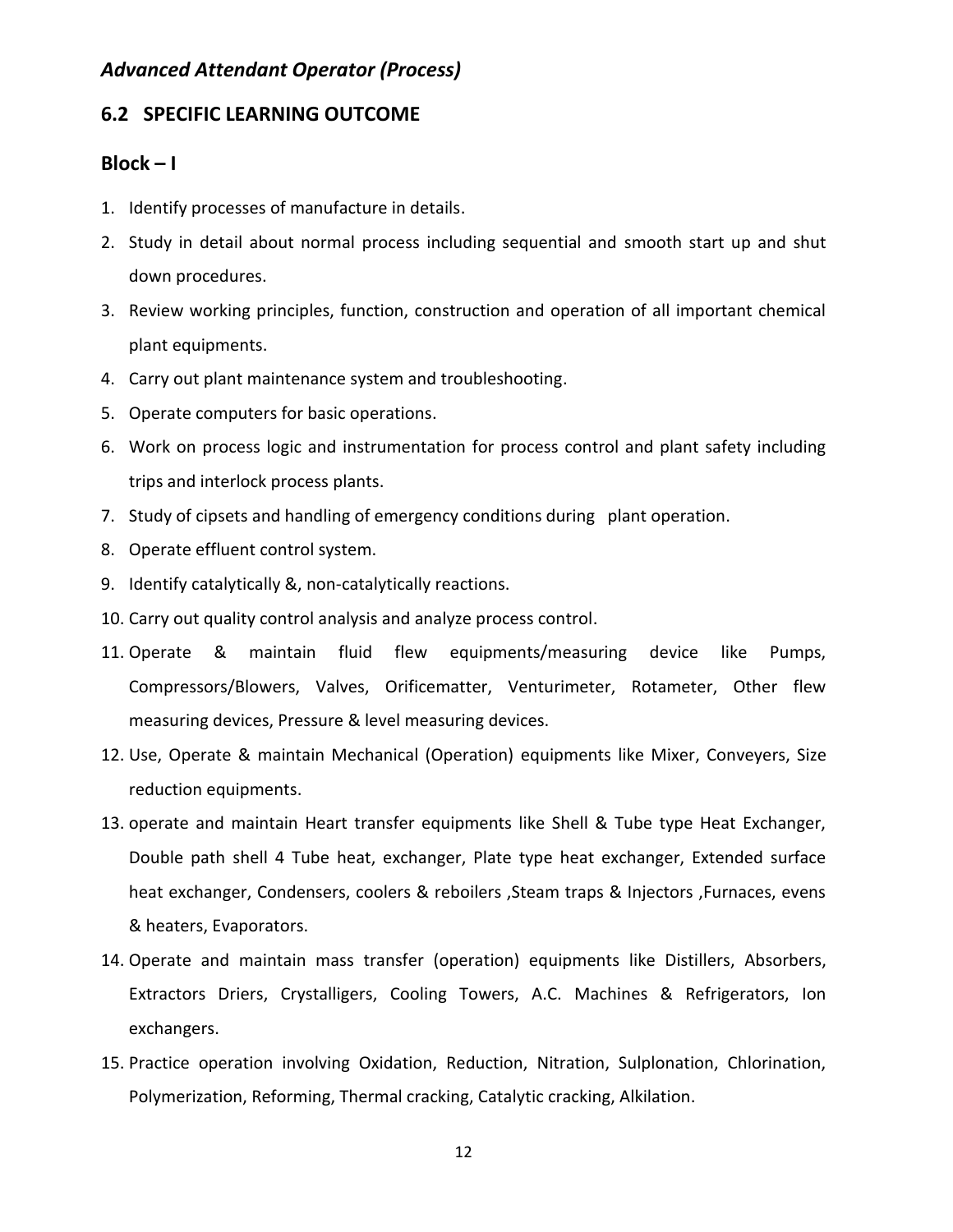- 16. Practice on General safety & precautions, Safety requirements under Factories Act, House Keeping, Properties of hazardous Chemicals used at Plant location.
- 17. Use and Operate Personal protective equipments like Fire lighting equipments, First Aids.
- 18. Practice environmental control by Liquid effluent & its treatment/ disposal, Solid waste & its treatment/ disposal, Gaseous effluent & its' treatment/ disposal, Pollutants & Hygiene.
- 19. Operate and maintain the Process Instrumentation & control items for Sensing elements for temperature, pressure, flew, level PH & On-line analyzers , Close loop Control, Function of various elements in a closed coop control viz. Feedback & sensing elements, transmitters, controller control valves etc.
- 20. Operate and maintain the process control systems like pneumatic system, Electronic control system, Computer (hardware & software) system, Distributed control system (DCS), Programmable logic control system (PLC).
- 21. Carry out the Quality Control by sampling techniques, usage of testing equipment, inspecting the specification of raw materials, inspecting the intermediate products and finished products.

*Note: Learning outcomes are reflection of total competencies of a trainee and assessment will be carried out as per assessment criteria.*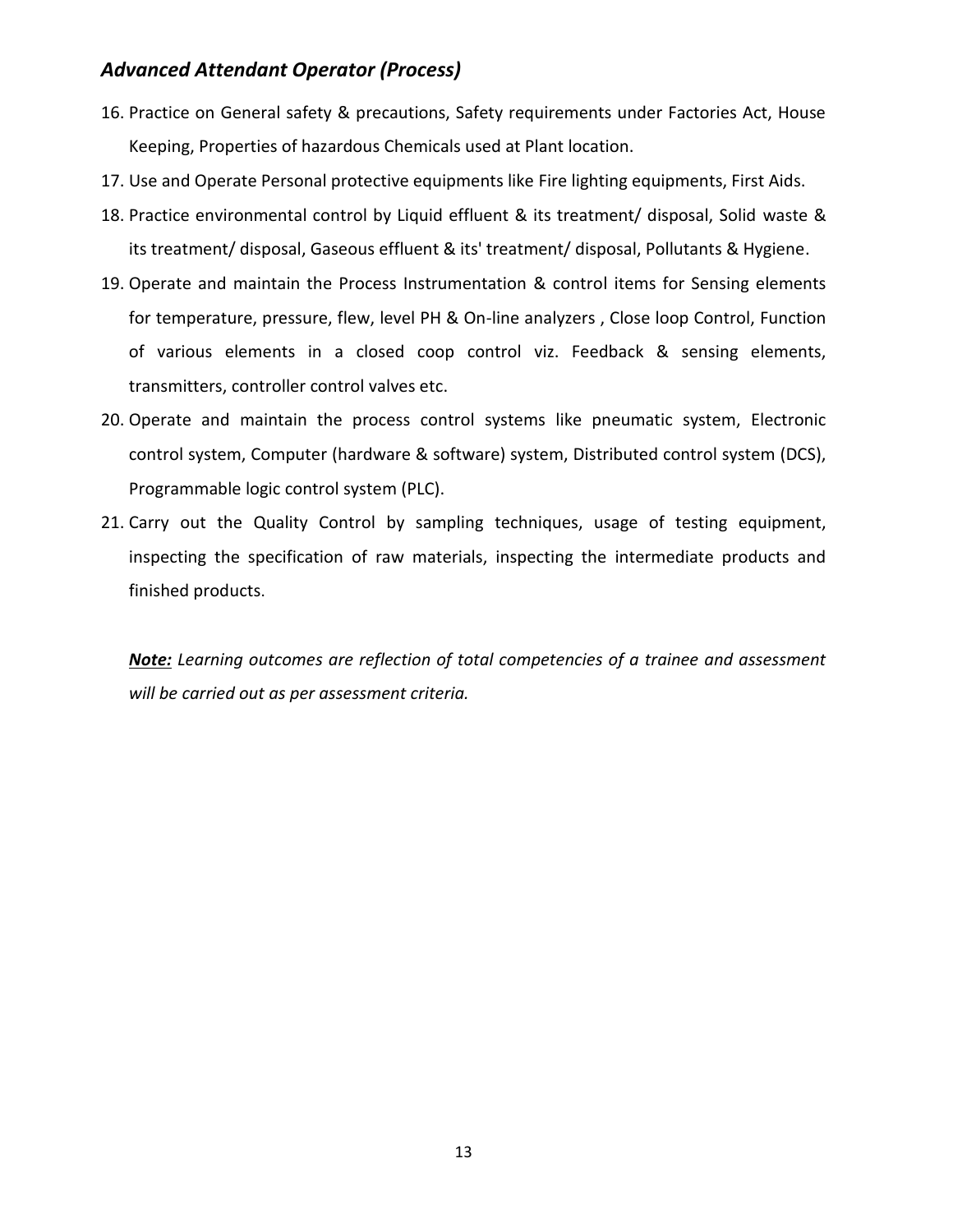### *Advanced Attendant Operator (Process)* **7. LEARNING OUTCOME WITH ASSESSMENT CRITERIA**

ă

 $\equiv$ 

| <b>GENERIC LEARNING OUTCOME</b>                                                                 |      |                                                                                                                                                                                                      |  |
|-------------------------------------------------------------------------------------------------|------|------------------------------------------------------------------------------------------------------------------------------------------------------------------------------------------------------|--|
| <b>LEARNING OUTCOMES</b>                                                                        |      | <b>ASSESSMENT CRITERIA</b>                                                                                                                                                                           |  |
| 1. Recognize & comply safe<br>working practices, environment<br>regulation and housekeeping.    | 1.1  | Follow and maintain procedures to achieve a safe<br>working environment in line with occupational<br>health and safety regulations and requirements.                                                 |  |
|                                                                                                 | 1.2  | report all unsafe situations<br>Recognize and<br>according to site policy.                                                                                                                           |  |
|                                                                                                 | 1.3  | Identify and take necessary precautions on fire<br>and safety hazards and report according to site<br>policy and procedures.                                                                         |  |
|                                                                                                 | 1.4  | Identify, handle<br>off<br>and<br>store<br>dispose<br>dangerous/unsalvageable goods and substances<br>according to site policy and procedures following<br>safety regulations and requirements.      |  |
|                                                                                                 | 1.5  | Identify and observe site policies and procedures in<br>regard to illness or accident.                                                                                                               |  |
|                                                                                                 | 1.6  | Identify safety alarms accurately.                                                                                                                                                                   |  |
|                                                                                                 | 1.7  | Report supervisor/ Competent of authority in the<br>event of accident or sickness of any staff and record<br>accident details<br>correctly<br>according<br>site<br>to<br>accident/injury procedures. |  |
|                                                                                                 | 1.8  | Identify and observe site evacuation procedures<br>according to site policy.                                                                                                                         |  |
|                                                                                                 | 1.9  | Identify Personal Productive Equipment (PPE) and<br>use the same as per related working environment.                                                                                                 |  |
|                                                                                                 | 1.10 | Identify basic first aid and use them under different<br>circumstances.                                                                                                                              |  |
|                                                                                                 | 1.11 | Identify different fire extinguisher and use the same<br>as per requirement.                                                                                                                         |  |
|                                                                                                 | 1.12 | Identify environmental pollution & contribute to<br>avoidance of same.                                                                                                                               |  |
|                                                                                                 | 1.13 | Take opportunities to use energy and materials in<br>an environmentally friendly manner.                                                                                                             |  |
|                                                                                                 | 1.14 | Avoid waste and dispose waste as per procedure.                                                                                                                                                      |  |
|                                                                                                 | 1.15 | Recognize different components of 5S and apply the<br>same in the working environment.                                                                                                               |  |
|                                                                                                 |      |                                                                                                                                                                                                      |  |
| Understand<br>explain<br>2.<br>and<br>different<br>mathematical<br>calculation & science in the | 2.1  | Explain<br><b>Basic</b><br>Mathematics,<br>concept<br>- Unit,<br>Percentage, Material Science, Mass, Weight and<br>Density,<br>Mensuration,<br>Elasticity,<br>Heat<br>&                              |  |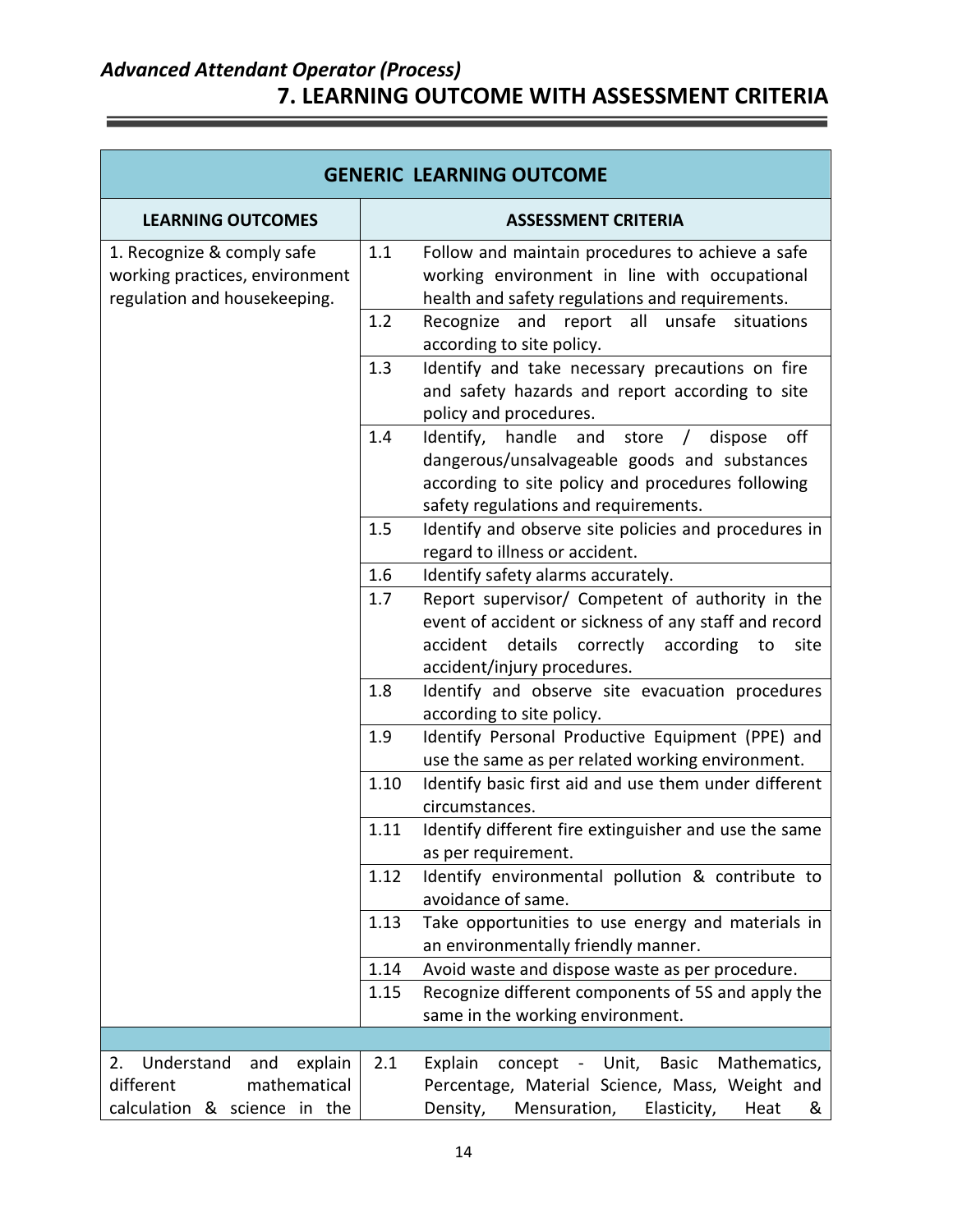| field of study including basic                              |     | Temperature, Basic Electricity.                                     |
|-------------------------------------------------------------|-----|---------------------------------------------------------------------|
| electrical.<br><i><b>[Different</b></i>                     | 2.2 | Measure dimensions as per drawing.                                  |
| mathematical<br>calculation<br>- &                          | 2.3 | scale/ tapes to measure for<br><b>Use</b><br>fitting<br>to          |
| Unit,<br><b>Basic</b><br>science                            |     | specification.                                                      |
| Mathematics,<br>Percentage,                                 | 2.4 | Comply given tolerance.                                             |
| Geometry &<br>Mensuration,                                  | 2.5 | Prepare list of appropriate materials by interpreting               |
| graph, Statistics, Mass, Weight                             |     | detail drawings and determine quantities of such                    |
| and Density, Levers & Simple<br>machine, Centre of gravity, |     | materials.                                                          |
| Power transmission, Pressure,                               | 2.6 | Ensure dimensional accuracy of assembly by using                    |
| Heat & Temperature, Basic                                   |     | different instruments/gauges.                                       |
| <b>Electricity and Material Science]</b>                    | 2.7 | Explain basic electricity, insulation & earthing.                   |
|                                                             |     |                                                                     |
| Interpret specifications,<br>3.                             | 3.1 | Read & interpret the information on drawings and                    |
| different engineering drawing                               |     | apply in executing practical work.                                  |
| apply<br>for<br>different<br>and                            | 3.2 | Read & analyse the specification to ascertain the                   |
| application in the field of work.                           |     | material requirement, tools, and machining                          |
| [Different engineering drawing                              |     | /assembly/maintenance parameters.                                   |
| - Lines, Free hand drawing,                                 | 3.3 | Encounter drawings with missing/unspecified key                     |
| Drawing<br>οf<br>Geometrical                                |     | information and make own calculations to fill in                    |
| Figures, Sizes and Layout of                                |     | missing dimension/parameters to carry out the                       |
| Drawing Sheets, Method of<br>Engineering                    |     | work.                                                               |
| presentation of<br>Drawing, Drawing of Solid                |     |                                                                     |
| figures, Free hand Drawing of                               |     |                                                                     |
| Solid figures, Free Hand sketch,                            |     |                                                                     |
| Different Projections, Sectional                            |     |                                                                     |
| views, Estimation of material,                              |     |                                                                     |
| Drawing<br>οf<br>Orthographic                               |     |                                                                     |
| projection in 3 <sup>rd</sup> angle, line                   |     |                                                                     |
| diagram of process layout with                              |     |                                                                     |
| fittings symbol.]                                           |     |                                                                     |
|                                                             |     |                                                                     |
| 4. Select and ascertain                                     |     | 4.1 Select appropriate measuring instruments such as                |
| measuring instrument and                                    |     | micrometers, verniercalipers, dial gauge, bevel                     |
| measure dimension of                                        |     | protector and height gauge (as per tool list).                      |
| components and record data.                                 |     | 4.2 Ascertain the functionality & correctness of the<br>instrument. |
|                                                             | 4.3 | Measure dimension of the components & record data                   |
|                                                             |     | to analyse the given drawing/measurement.                           |
|                                                             |     |                                                                     |
| Explain<br>the<br>concept<br>5.<br>in                       |     | 5.1 Explain the concept of productivity and quality tools           |
| productivity, quality tools, and                            |     | and apply during execution of job.                                  |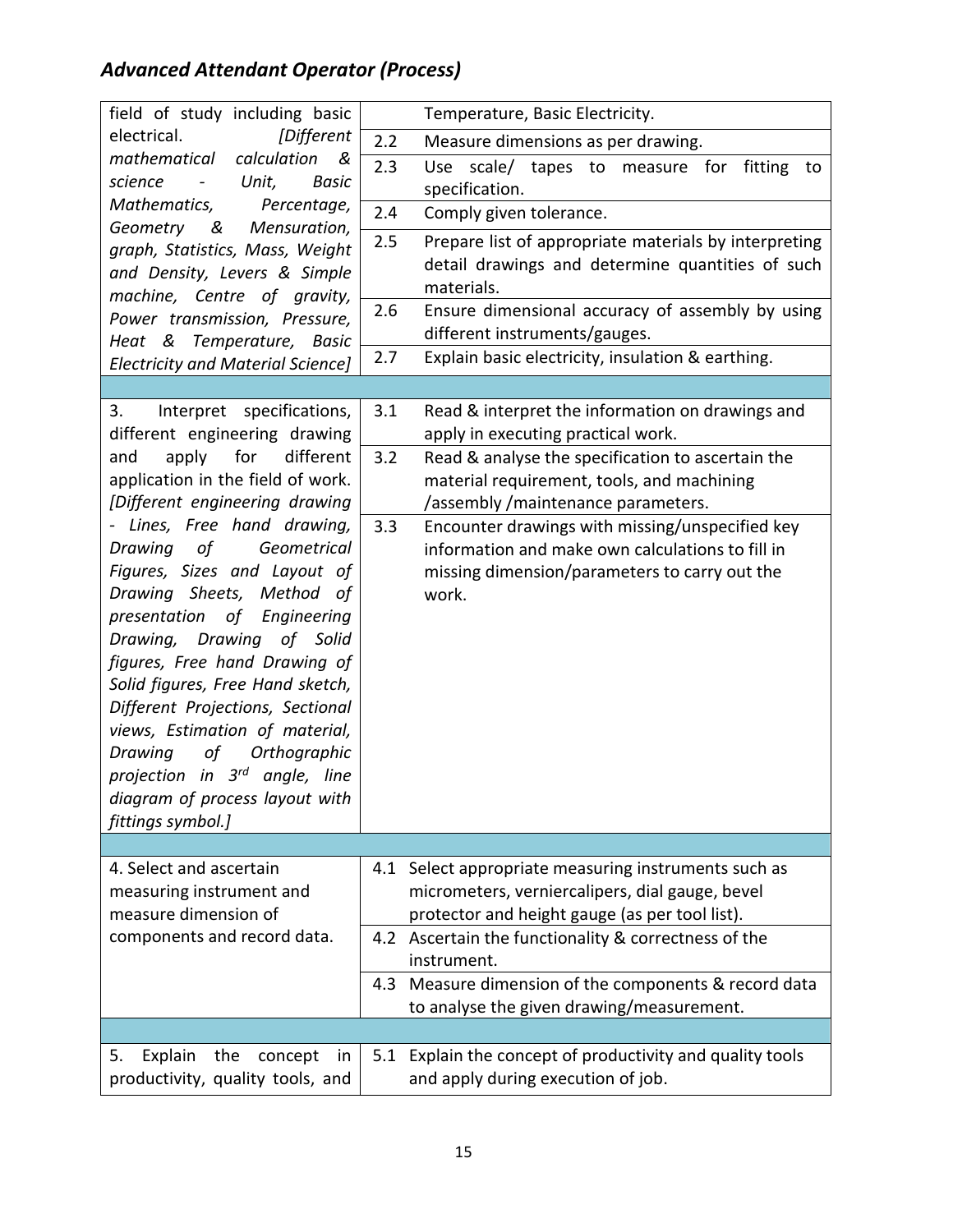| labour welfare legislation and     |                                                                            | 5.2 Understand the basic concept of labour welfare           |  |  |  |
|------------------------------------|----------------------------------------------------------------------------|--------------------------------------------------------------|--|--|--|
| apply such in day to day work      |                                                                            | legislation and adhere to responsibilities and remain        |  |  |  |
| productivity<br>improve<br>to<br>& |                                                                            | sensitive towards such laws.                                 |  |  |  |
| quality.                           |                                                                            | 5.3 Knows benefits guaranteed under various acts.            |  |  |  |
|                                    |                                                                            |                                                              |  |  |  |
| 6. Explain energy conservation,    |                                                                            | 6.1 Explain the concept of energy conservation, global       |  |  |  |
| global warming and pollution       |                                                                            | warming, pollution and utilize the available recourses       |  |  |  |
| and contribute in day to day       |                                                                            | optimally & remain sensitive to avoid environment            |  |  |  |
| by<br>optimally<br>using<br>work   |                                                                            | pollution.                                                   |  |  |  |
| available resources.               |                                                                            | 6.2 Dispose waste following standard procedure.              |  |  |  |
|                                    |                                                                            |                                                              |  |  |  |
| 7. Explain personnel finance,      |                                                                            | 7.1 Explain personnel finance and entrepreneurship.          |  |  |  |
| entrepreneurship and               | 7.2                                                                        | Explain role of Various Schemes and Institutes for self-     |  |  |  |
| manage/organize related task       |                                                                            | employment i.e. DIC, SIDA, SISI, NSIC, SIDO, Idea for        |  |  |  |
| in day to day work for personal    |                                                                            | financing/ non financing support<br>agencies<br>to           |  |  |  |
| & societal growth.                 |                                                                            | familiarizes<br>with<br>the<br>Policies /Programmes<br>&     |  |  |  |
|                                    |                                                                            | procedure & the available scheme.                            |  |  |  |
|                                    |                                                                            | 7.3 Prepare Project report to become an entrepreneur for     |  |  |  |
|                                    |                                                                            | submission to financial institutions.                        |  |  |  |
|                                    |                                                                            |                                                              |  |  |  |
| 8. Plan and organize the work      |                                                                            | 8.1 Use documents, drawings and recognize hazards in         |  |  |  |
| related to the occupation.         |                                                                            | the work site.                                               |  |  |  |
|                                    |                                                                            | 8.2 Plan workplace/assembly location with due                |  |  |  |
|                                    |                                                                            | consideration to operational stipulation.                    |  |  |  |
|                                    |                                                                            | 8.3 Communicate effectively with others and plan project     |  |  |  |
|                                    |                                                                            | tasks.                                                       |  |  |  |
|                                    |                                                                            | 8.4 Assign roles and responsibilities of the co-trainees for |  |  |  |
|                                    |                                                                            | execution of the task effectively and monitor the            |  |  |  |
|                                    |                                                                            | same.                                                        |  |  |  |
| <b>SPECIFIC OUTCOME</b>            |                                                                            |                                                              |  |  |  |
|                                    | $\mathsf{D}$ leel $\ell$   (Cection:40 in the compatency becade cumiculum) |                                                              |  |  |  |

**Block-I (Section:10 in the competency based curriculum)**

*Assessment Criteria i.e. the standard of performance, for each specific learning outcome mentioned under block – I &II (section: 10) must ensure that the trainee achieves well developed skill with clear choice of procedure in familiar context. Assessment criteria should broadly cover the aspect of Planning (Identify, ascertain, estimate etc.); Execution (perform, illustration, demonstration etc. by applying 1) a range of cognitive and practical skills required to accomplish tasks and solve problems by selecting and applying basic methods, tools, materials and information 2) Knowledge of facts, principles, processes, and general concepts, in a field of work or study 3)Desired Mathematical Skills and some skill of collecting and organizing information, communication) and Checking/ Testing to ensure functionality during the assessment of each outcome. The assessments parameters must also ascertain that the candidate is responsible for own work and learning and some responsibility for other's work and learning.*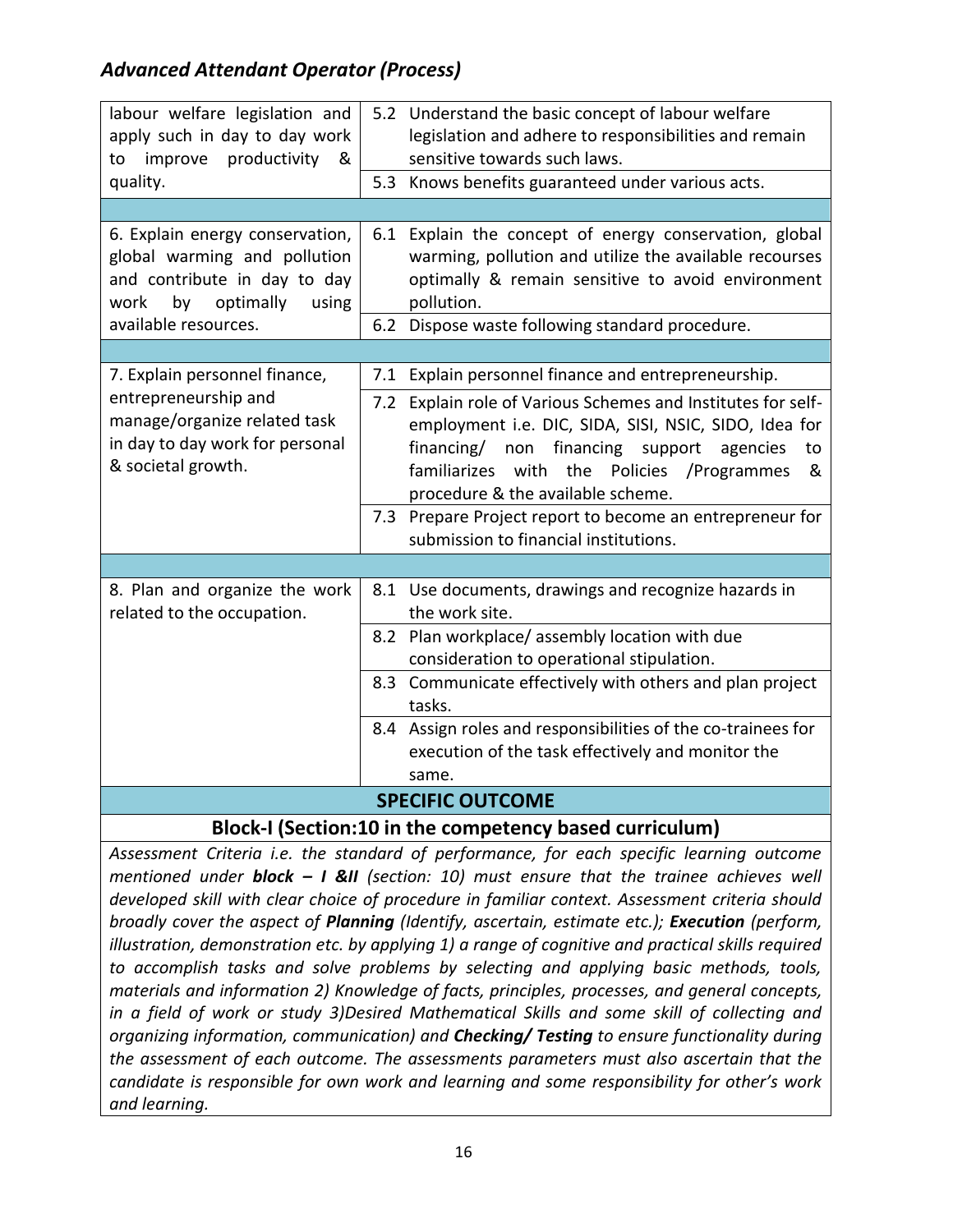|                    | <b>BASIC TRAINING (Block - I)</b><br><b>Duration: (03) Three Months</b>                                                                                                                                                                                                                                                                                                                                                                                                                                                                                                                                                                                                        |                                                                                                                                                                                                                                                                                                                                                                                                                                                                                                                                                                                                                                                                                                                                                                                                                                                                                                                                                                                                        |  |  |
|--------------------|--------------------------------------------------------------------------------------------------------------------------------------------------------------------------------------------------------------------------------------------------------------------------------------------------------------------------------------------------------------------------------------------------------------------------------------------------------------------------------------------------------------------------------------------------------------------------------------------------------------------------------------------------------------------------------|--------------------------------------------------------------------------------------------------------------------------------------------------------------------------------------------------------------------------------------------------------------------------------------------------------------------------------------------------------------------------------------------------------------------------------------------------------------------------------------------------------------------------------------------------------------------------------------------------------------------------------------------------------------------------------------------------------------------------------------------------------------------------------------------------------------------------------------------------------------------------------------------------------------------------------------------------------------------------------------------------------|--|--|
| <b>Week</b><br>No. | <b>Professional Skills (Trade Practical)</b>                                                                                                                                                                                                                                                                                                                                                                                                                                                                                                                                                                                                                                   | <b>Professional Knowledge (Trade Theory)</b>                                                                                                                                                                                                                                                                                                                                                                                                                                                                                                                                                                                                                                                                                                                                                                                                                                                                                                                                                           |  |  |
| 1                  | Safety: - its importance, classification,<br>personal, general, workshop and job<br>safety.<br>Occupational health and safety.<br>Basic injury prevention, Basic first aid,<br>Hazard identification and avoidance,<br>safety signs for Danger, Warning,<br>caution & personal safety message.<br>Preventive measures for electrical<br>accidents & steps to be taken in such<br>accidents.<br>Importance of housekeeping & good<br>shop floor practices.<br>Disposal procedure of waste materials<br>like cotton waste, metal chips/burrs<br>etc.<br>Fire& safety: Use of Fire extinguishers.<br>Safety regarding working with different<br>types of steam and its First-Aid. | Importance of safety and general<br>precautions observed in the in the<br>industry/shop floor. All necessary<br>guidance to be provided to the new<br>comers to become familiar with the<br>working of Institute system including<br>stores procedures.<br>Introduction of First aid. Safety attitude<br>development of the trainee by educating<br>him to use Personal Protective<br>Equipment (PPE).<br>Response to emergencies e.g.; power<br>failure, fire, and system failure.<br>Accidents- Definition types and causes.<br>First-Aid, nature and causes of injury and<br>utilization of first-aid.<br>Introduction to 5S concept & its<br>application.<br>Fire: - Types, causes and prevention<br>methods. Fire Extinguisher, its types.<br>Define<br>environment,<br>environment<br>Pollution, Pollutants, type of Pollution<br>pollution, water<br>pollution, soil<br>(Air<br>pollution<br>pollution,<br>noise<br>thermal<br>pollution, radiation.<br>Global warming its causes and remedies. |  |  |
| 2                  | Separation of binary liquid mixture by                                                                                                                                                                                                                                                                                                                                                                                                                                                                                                                                                                                                                                         | Industrial Waste its types, sources and<br>waste Management.<br><b>Unit Operation</b>                                                                                                                                                                                                                                                                                                                                                                                                                                                                                                                                                                                                                                                                                                                                                                                                                                                                                                                  |  |  |
|                    | distillation.<br>Find out the rate of drying curve by<br>tray-drier.                                                                                                                                                                                                                                                                                                                                                                                                                                                                                                                                                                                                           | <b>Distillation</b><br>$\bullet$<br><b>Batch</b><br>$\bullet$<br>Continuous fractionators<br>$\bullet$<br><b>Drying</b><br>Spray drier<br>Rotary drier<br>Tunnel drier                                                                                                                                                                                                                                                                                                                                                                                                                                                                                                                                                                                                                                                                                                                                                                                                                                 |  |  |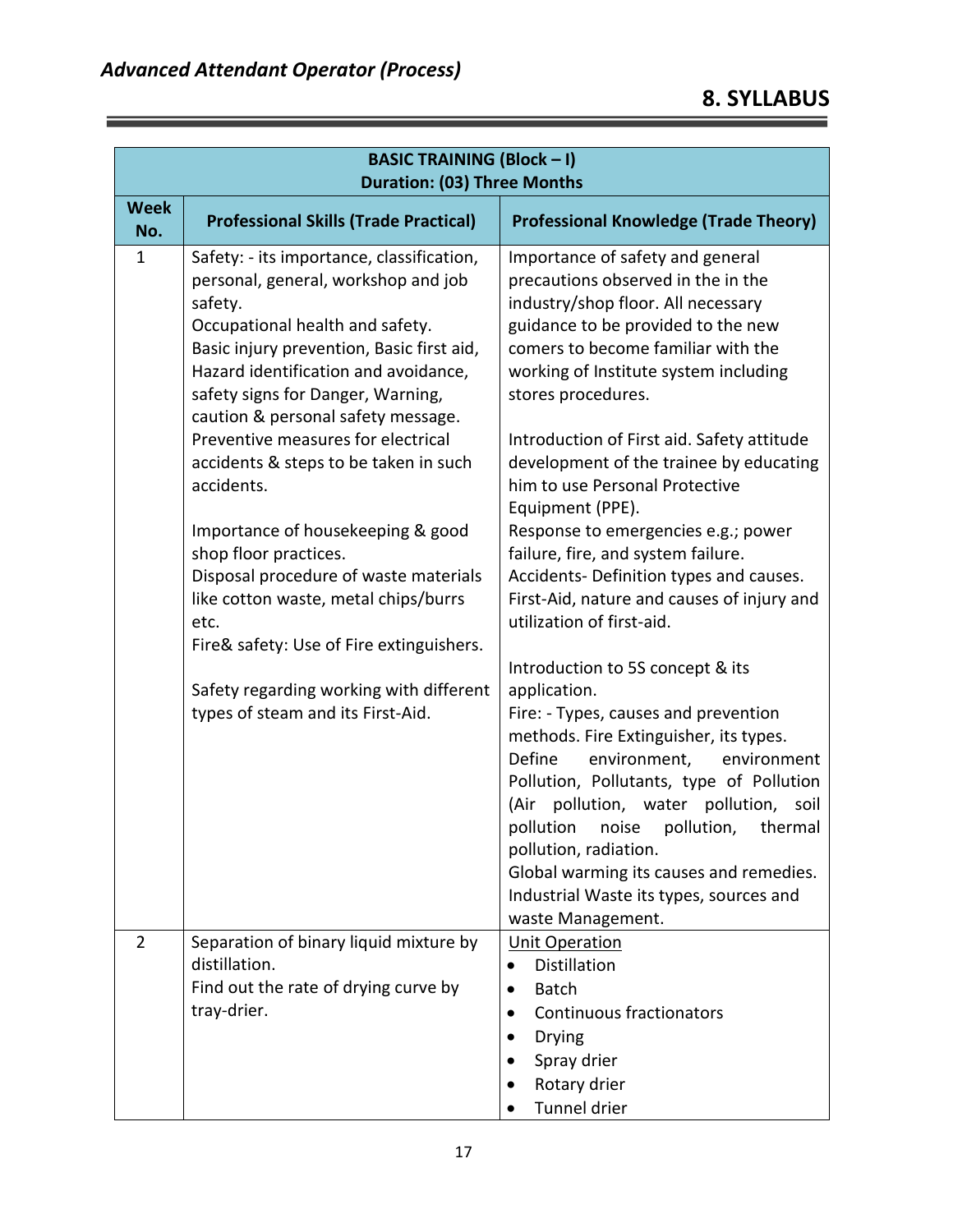|                |                                          | ٠         | Evaporation                       |
|----------------|------------------------------------------|-----------|-----------------------------------|
|                |                                          |           | Open pan                          |
|                |                                          |           | Multiple effects                  |
|                |                                          |           | Extraction                        |
|                |                                          |           | Liquid to liquid                  |
|                |                                          | ٠         | Solid to solid (Laching)          |
| $\overline{3}$ | <b>Pipe Fitting</b>                      | $\bullet$ | <b>Fluid -solid Contacting</b>    |
|                | Gasket fitting                           | $\bullet$ | <b>Fixed bed</b>                  |
|                | Operation of plate & frame filter press. | $\bullet$ | Fluid bed                         |
|                |                                          | ٠         | Continuous bed                    |
|                |                                          | ٠         | Fluid Flow/handling               |
|                |                                          |           | Centrifugal pump                  |
|                |                                          | ٠         | Reciprocating pump or Compressor  |
|                |                                          |           | Jet Elector                       |
|                |                                          | ٠         | <b>Fluid Solid Operation</b>      |
|                |                                          | $\bullet$ | Centrifugation                    |
|                |                                          |           | Settling tank                     |
|                |                                          |           | Wet scrubbers                     |
|                |                                          |           | Crystallizer                      |
|                |                                          | ٠         | Filter (rotary)                   |
|                |                                          |           | Filter (Gross)                    |
|                |                                          | ٠         | Cyclone separation                |
|                |                                          |           | <b>Electrostatic Precipitator</b> |
|                |                                          |           | <b>Bag Filter</b>                 |
|                |                                          | $\bullet$ | Thickner - classifier             |
| 4              | Use & maintenance of lagging             | $\bullet$ | Gas - liquid contacting           |
|                | materials                                | $\bullet$ | Absorption                        |
|                | Dismantling & assembling of different    |           | <b>Stripping Heat Exchanger</b>   |
|                | types of valves.                         | $\bullet$ | Furnace                           |
|                | Fitting and assembling of different      |           | Reboiler                          |
|                | gears                                    |           | Condenser                         |
|                |                                          |           | Shel & Tube Exchanger             |
|                |                                          |           | Jacicet Kettle                    |
|                |                                          |           | <b>Direct Mixing</b>              |
|                |                                          |           | Steam traps                       |
|                |                                          |           | Mixing                            |
|                |                                          |           | Agitation                         |
|                |                                          | ٠         | Solid blending                    |
| 5              | Studies of different types of pumps,     | $\bullet$ | Solid - solid separation          |
|                | compressors etc. their assembly and      |           | Screening                         |
|                | maintenance.                             |           | Elutriation                       |
|                | Checking of the alignment of shafts      |           | Froth flotation                   |
|                | and couplings                            |           | Jigging                           |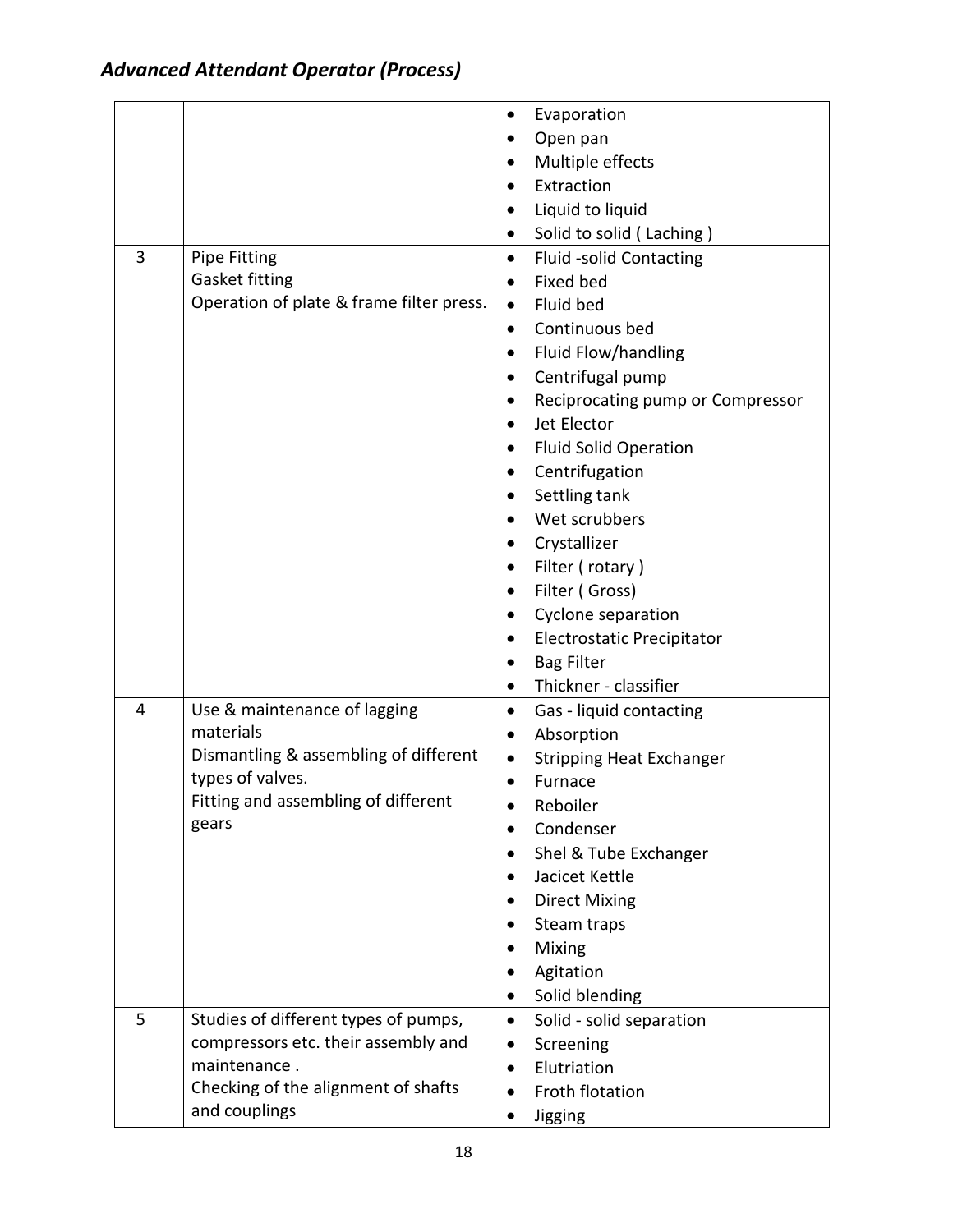|    |                                            | ٠         | Magnetic separation.                    |
|----|--------------------------------------------|-----------|-----------------------------------------|
|    |                                            |           | <b>Storage Vessels</b>                  |
|    |                                            |           | Fixed roof tank                         |
|    |                                            |           | Floating roof tank                      |
|    |                                            | ٠         | Sphere                                  |
| 6  | Fitting of bearings.                       | $\bullet$ | Alkylation                              |
|    | Welding (Arc)                              | $\bullet$ | Amination by amine analysis             |
|    | a) installation of venturimeter, orifice   | $\bullet$ | Amination by reduction                  |
|    | meter & rota-meter                         | $\bullet$ | Ammonoxidation                          |
|    | b) Finding out of viscosity of a liquid by | $\bullet$ | Calcination                             |
|    | viscometer (Different types)               | ٠         | Carbonulation                           |
|    |                                            | $\bullet$ | Condensation                            |
|    |                                            |           | Cracking or pyrolysis                   |
|    |                                            |           | Dehydration                             |
| 7  | Study of head against capacity curve of    | $\bullet$ | Hydration                               |
|    | a centrifugal pump.                        | ٠         | Hydrolysis                              |
|    | Study of head vs. capacity curve of a      |           | Isomerisation                           |
|    | gear pump                                  |           | Nitration                               |
|    | Determination of Reynold's number of       | $\bullet$ | Oxidation                               |
|    | different velocities                       |           | Polymerization                          |
|    |                                            |           | Reduction                               |
|    |                                            | $\bullet$ | Sulfonation                             |
| 8  | Determination of friction losses in a      | $\bullet$ | Mechanism of Heat Transfer in solid,    |
|    | straight pipe & pipe fitting valve.        |           | liquid and gases and their application  |
|    | Calculation of overall heat transfer Co-   |           | in industries                           |
|    | efficient for a shell and tube heat        | $\bullet$ | Different types of transfer equipment   |
|    | exchanger.                                 |           | - Heat exchangers, coolers,             |
|    | Finding out rate of evaporation of a       |           | condenser and chillers                  |
|    | vertical tube evaporator                   |           | Different types of boiler, steam traps, |
|    |                                            |           | Reboilers, heaters, vaporizers,         |
|    |                                            |           | Furnace Kilns.                          |
| 9  | Separation of a liquid Mixer by            | $\bullet$ | Process Instrumentation & control       |
|    | distillation using packed                  |           | Sensing elements for temperature,       |
|    | Carrying out flooding velocity             |           | pressure, flow, level FH & On-line      |
|    | experiment using a packed tower made       |           | analyzer                                |
|    | of glass.                                  | ٠         | Closed loop control                     |
|    |                                            |           | Function of Various elements in         |
|    |                                            |           | closed loop control (sensing            |
|    |                                            |           | elements, transmitters, controllers &   |
|    |                                            |           | control valves)                         |
| 10 | Operation of                               | $\bullet$ | Method of process control               |
|    | Top driven centrifuge                      |           | Pneumatic system.                       |
|    | Rotary vacuum filter                       |           | Electronic control system               |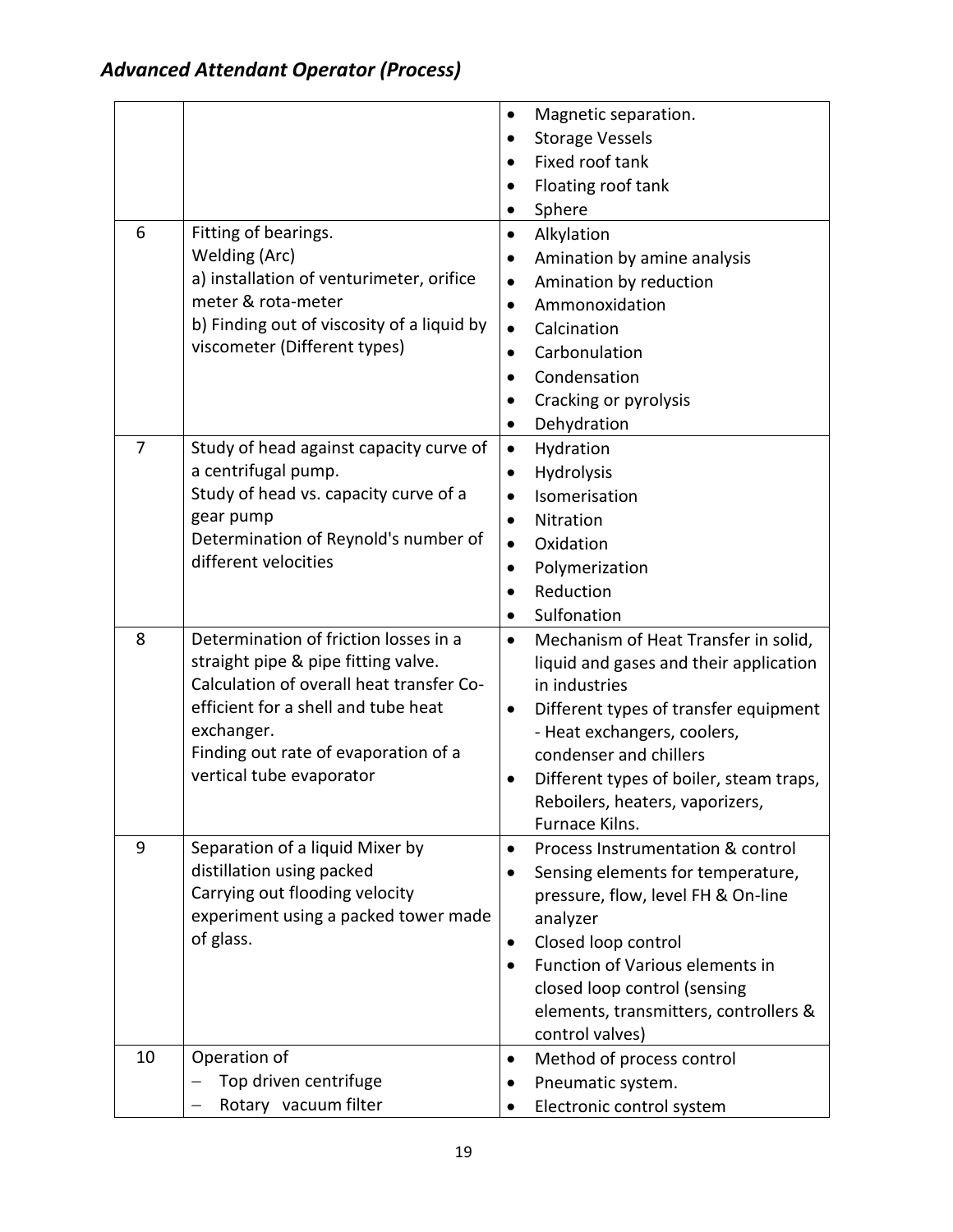|    | Hammer Mill (Multi Mill)<br><b>Ball Mill</b><br><b>Blake Jaw Crusher</b>                                                                                                                                                                                                                                                          | Introduction to computer(hardware<br>& software)<br>Distributed control system (DCS)<br>Programmable logic control system<br>$\bullet$<br>(PIC)                                                                                                                                                                                                               |
|----|-----------------------------------------------------------------------------------------------------------------------------------------------------------------------------------------------------------------------------------------------------------------------------------------------------------------------------------|---------------------------------------------------------------------------------------------------------------------------------------------------------------------------------------------------------------------------------------------------------------------------------------------------------------------------------------------------------------|
| 11 | Calibration of:-<br>Pressure measuring Instruments.<br>Vacuum resourcing Instruments.<br>$\qquad \qquad -$<br>Temperature measuring<br>$\qquad \qquad -$<br>Instruments<br>Level measuring Instruments.<br>$\overline{\phantom{m}}$<br>P. H. Meter<br>$\qquad \qquad =$<br>Study of diaphragm control valves and<br>Transmitters. | <b>Quality control</b><br>$\bullet$<br>Introduction to sampling technique<br>$\bullet$<br>Familiarisation with the testing<br>$\bullet$<br>equipments.<br>Knowledge of specification of raw<br>materials, intermediate and finished<br>products.                                                                                                              |
| 12 | Study of Recorders and Controllers.<br>Observation/demonstration on:<br>(a) Computer aided process control<br>simulators with electronically,<br>Pneumatically & hydraulically actuated<br>panels.<br>(b) Programmable logic control (PLC)<br>trainer.<br>(c) Instrumentation tutor.                                              | Environmental control<br>$\bullet$<br>Method of treatment/disposal of<br>$\bullet$<br>liquid effluents.<br>Method of treatment/disposal of<br>$\bullet$<br>solid waste<br>Method of treatment/disposal of<br>$\bullet$<br>gaseous effluents.<br>Introduction to pollutants & Hygiene<br>٠<br>Introduction to ISO norms & codes<br>as applicable to the trade. |
| 13 |                                                                                                                                                                                                                                                                                                                                   | <b>Revision &amp; Internal Assessment</b>                                                                                                                                                                                                                                                                                                                     |

**Note: -** *More emphasis to be given on video/real-life pictures during theoretical classes. Some real-life pictures/videos of related industry operations may be shown to the trainees to give a feel of Industry and their future assignment.*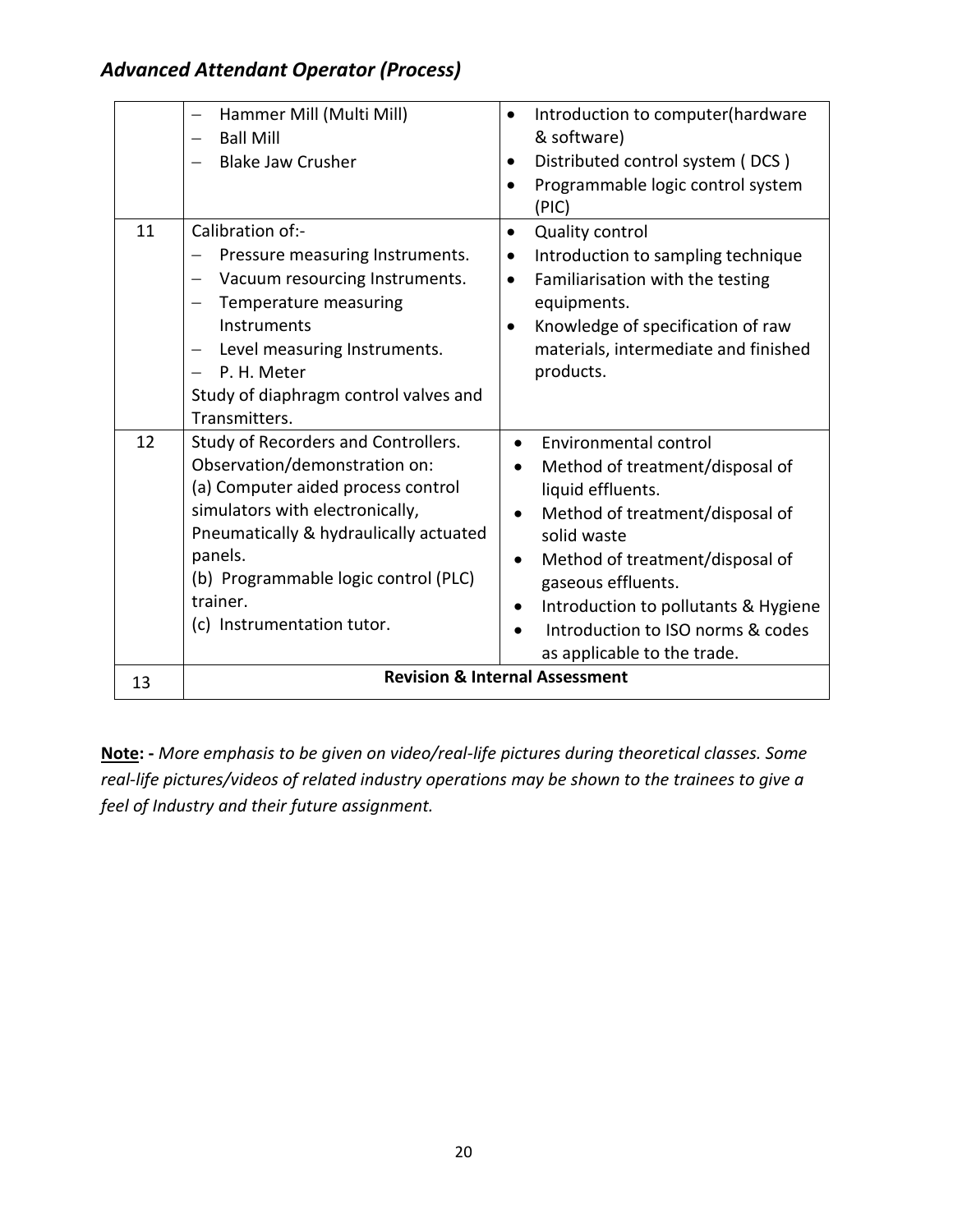#### **9.1 WORKSHOP CALCULATION SCIENCE & ENGINEERING DRAWING**

|            | $Block - I$                                                                                                                                                                                                                                                                                                                                                                                                                                                   |                                                                                                                                                                                                                                                                                                                                                                                                                                                                                                                                                                          |  |
|------------|---------------------------------------------------------------------------------------------------------------------------------------------------------------------------------------------------------------------------------------------------------------------------------------------------------------------------------------------------------------------------------------------------------------------------------------------------------------|--------------------------------------------------------------------------------------------------------------------------------------------------------------------------------------------------------------------------------------------------------------------------------------------------------------------------------------------------------------------------------------------------------------------------------------------------------------------------------------------------------------------------------------------------------------------------|--|
| SI.<br>No. | <b>Workshop Calculation and Science</b><br>(Duration: - 20 hrs)                                                                                                                                                                                                                                                                                                                                                                                               | <b>Engineering Drawing</b><br>(Duration : - 30 hrs)                                                                                                                                                                                                                                                                                                                                                                                                                                                                                                                      |  |
| 1.         | Unit: Systems of unit- FPS, CGS,<br>MKS/SI unit, unit of length, Mass and<br>time, Conversion of units.<br>Material Science: Properties - Physical<br>& Mechanical, Types -Ferrous & Non-<br>Ferrous, difference between Ferrous<br>and non-Ferrous metals.                                                                                                                                                                                                   | <b>Engineering Drawing: Introduction and its</b><br>importance<br>- Drawing board, T-Square, Drafter (Drafting<br>M/c), Set Squares, Protractor, Drawing<br>Instrument Box (Compass, Dividers, Scale,<br>Diagonal Scales etc.), Pencils of different<br>Grades, Drawing pins / Clips.<br>Lines:<br>Definition, types and applications<br>in<br>Drawing as<br>per BIS SP:46-2003<br>-Classification of lines<br>(Hidden, centre,<br>construction, Extension, Dimension, Section)<br>- Drawing lines of given length (Straight,<br>curved)<br>- Drawing of parallel lines. |  |
| 2.         | <b>Fractions:</b> Fractions, Decimal fraction,<br>Addition, Subtraction, Multiplication<br>and Division of Fractions and Decimals,<br>conversion of Fraction to Decimal and<br>vice versa. Simple problems using<br>Calculator.<br>Ratio & Proportion: Simple calculation<br>on related problems.<br>Mass, Weight and Density: Mass, Unit<br>of Mass, Weight, difference between<br>mass and weight, Density, unit of<br>density, specific gravity of metals. | <b>Drawing of Geometrical Figures: Definition,</b><br>nomenclature and practice of - Angle:<br>Measurement and its types, method of<br>bisecting.<br>- Triangle -different types<br>Rectangle,<br>Rhombus,<br>Square,<br>Parallelogram,<br>polygons.<br>- Circle and its elements.<br>Lettering Numbering and Title Block as per<br>BIS SP46-2003:<br><b>Dimensioning practice:</b><br>- Position of dimensioning (unidirectional,<br>aligned, oblique as per BIS SP:46-2003)<br>- Symbols preceding the value of dimension<br>and dimensional tolerance.                |  |
| 3.         | Percentage: Introduction, Simple<br>calculation. Changing percentage to<br>decimal and fraction and vice-versa.<br>Speed and Velocity: Rest and motion,                                                                                                                                                                                                                                                                                                       | Drawing of Solid figures (Cube, Cuboids,<br>Cone, Prism, Pyramid, Frustum of Cone and<br>Pyramid.) with dimensions.                                                                                                                                                                                                                                                                                                                                                                                                                                                      |  |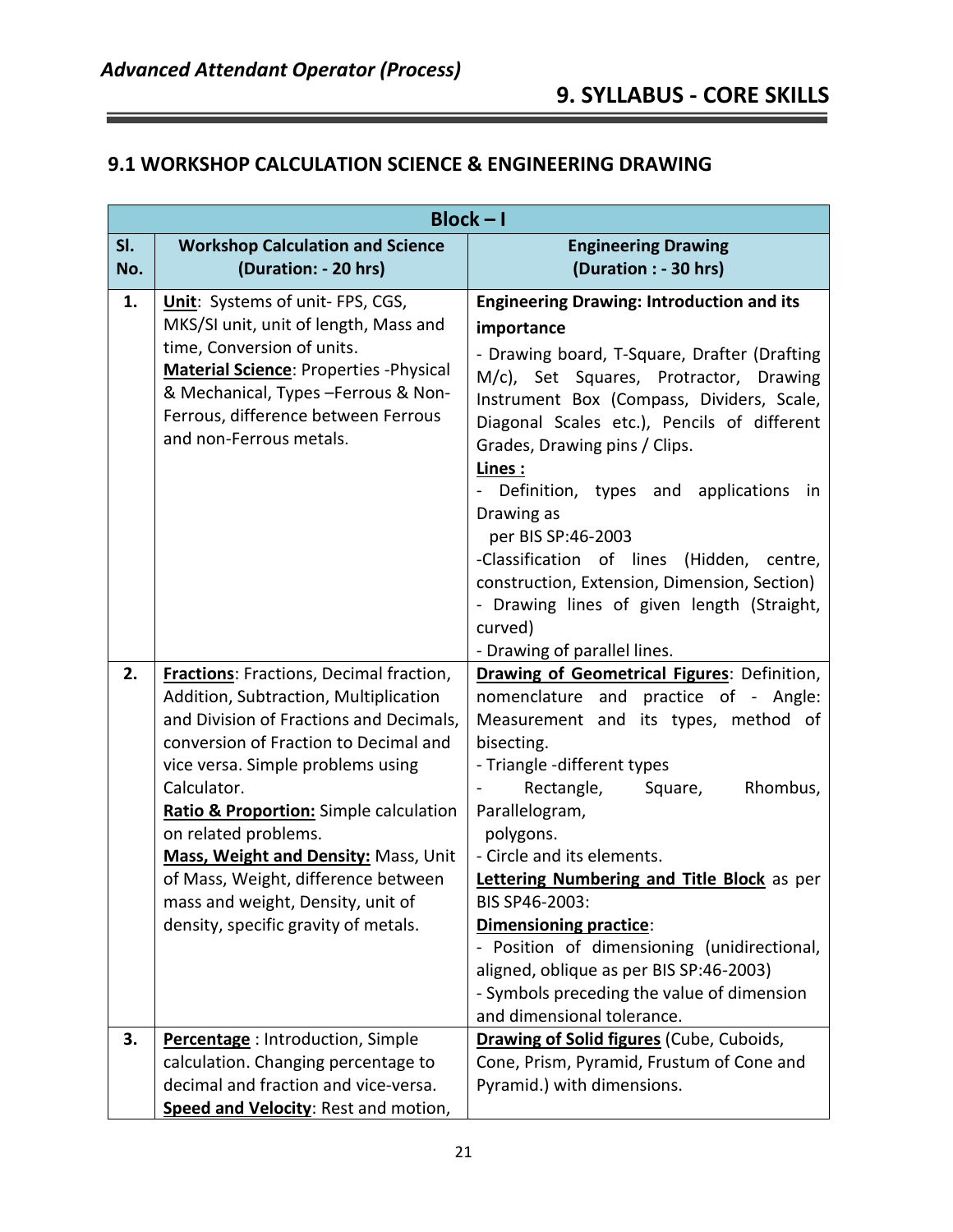|    | speed, velocity, difference between         | Free Hand sketch of hand tools and               |
|----|---------------------------------------------|--------------------------------------------------|
|    | speed and velocity, acceleration,           | measuring tools used in respective trades.       |
|    | retardation.                                | ISI symbols of Generator, Voltmeter,             |
|    | Work, Power and Energy: work, unit          | Ammeter, Watt- meter. Resister, inductor,        |
|    | of work, power, unit of power, Horse        | Capacitor, Transformer, AC & DC motors.etc.      |
|    | power of engines, mechanical                |                                                  |
|    | efficiency, energy, use of energy,          |                                                  |
|    | potential and kinetic energy, examples      |                                                  |
|    | of potential energy and kinetic energy      |                                                  |
| 4. | Mensuration : Area and perimeter of         | Drawing sketches of different types of           |
|    | rectangle,<br>parallelogram,<br>square,     | valves and Symbolic representation, such as      |
|    | triangle, circle, semi circle,              | gate valve, globe valve, ball valve, Plug Valve, |
|    | Volume of solids - cube, cuboid,            | diaphragm valve, control valve, non-return       |
|    | cylinder and Sphere.                        | valve, and needle valve. etc.                    |
|    | Surface area of solids – cube, cuboid,      |                                                  |
|    | cylinder and Sphere                         |                                                  |
|    | Heat & Temperature: Heat and                |                                                  |
|    | temperature, their units, difference        |                                                  |
|    | between heat and temperature,               |                                                  |
|    | boiling point, melting point, scale of      |                                                  |
|    | temperature, relation between               |                                                  |
|    | different scale of temperature,             |                                                  |
|    | Thermometer, pyrometer,                     |                                                  |
|    | transmission of heat, conduction,           |                                                  |
|    | convection, radiation.                      |                                                  |
|    | Latent heat, sensible heat, saturated       |                                                  |
|    | steam, wet steam, superheated steam.        |                                                  |
| 5. | Archimedes's principle, principle<br>of     | Drawing of pressure, Level, flow and             |
|    | of<br>floatation<br>hydrometers. Centre     | temperature control system.                      |
|    | gravity and Equilibrium condition.          |                                                  |
|    |                                             | Free hand sketches of steam jet ejector,         |
|    | Definition - viscosity, flash point, fire   | steam trap                                       |
|    | point, flash points of standard lubricating |                                                  |
|    | oils, octane number.                        | Diagram of distillation column with all          |
|    | Flow of fluids: Flow measurement by         | accessories                                      |
|    | orifice meter, venturimeter, Rotameter,     | Free hand sketches of process instrument-        |
|    | U-tube manometer. Reynolds's number,        | such as temperature indicator, level             |
|    | at different velocities.                    | indicator, LIC, TIC, PI, PIC, FI, FIC.           |
|    |                                             |                                                  |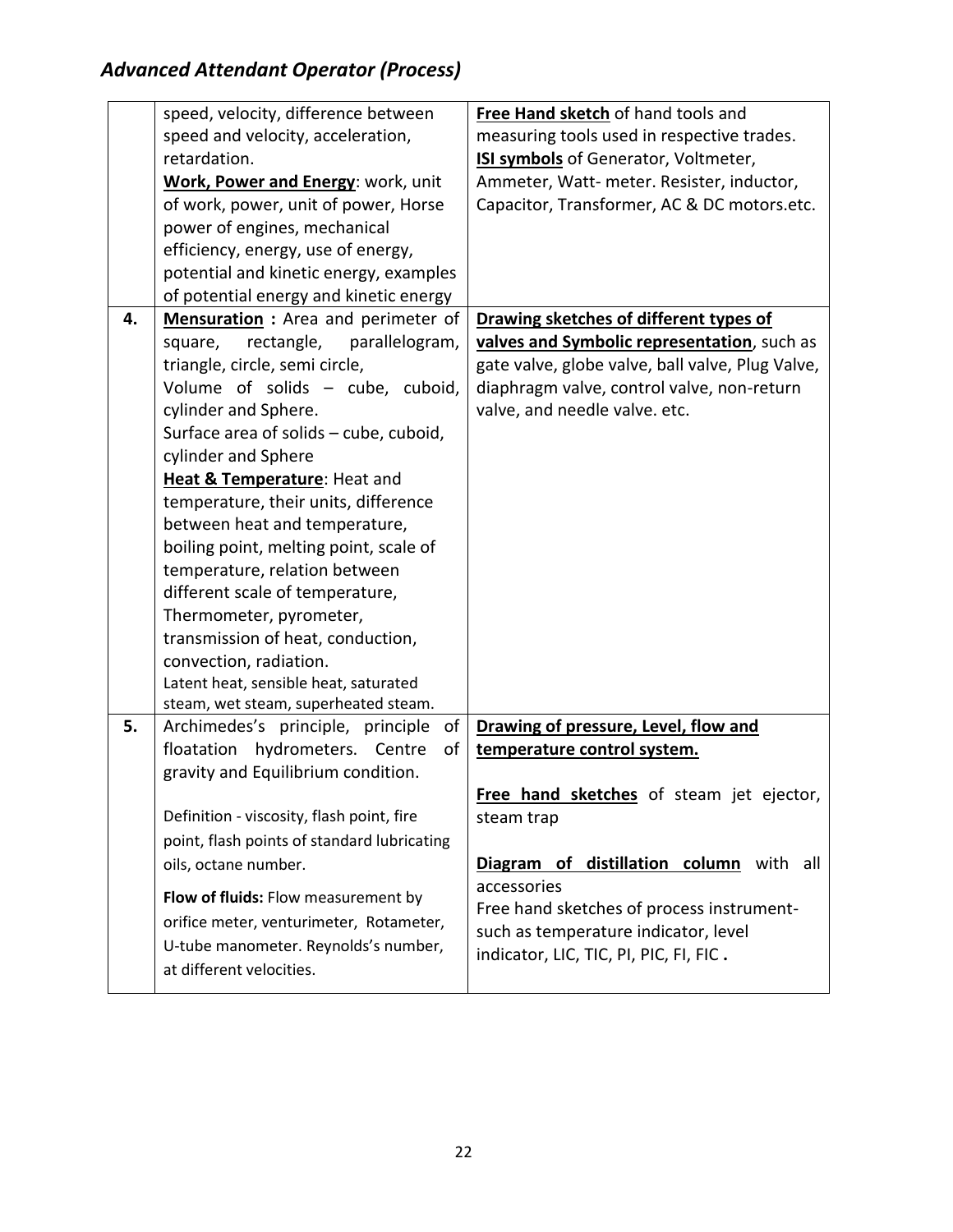## **9.2 EMPLOYABILITY SKILLS**

 **(Duration: - 55 Hrs.)**

| <b>Topic</b><br>No. | <b>Topic</b>                                                                                                                           | <b>Duration</b><br>(in hours) |
|---------------------|----------------------------------------------------------------------------------------------------------------------------------------|-------------------------------|
|                     | <b>English Literacy</b>                                                                                                                | 7                             |
| 1.                  | <b>Reading</b>                                                                                                                         |                               |
|                     | Reading and understanding simple sentences about self, work and                                                                        |                               |
| 2.                  | environment.                                                                                                                           |                               |
|                     | <b>Writing</b><br>Construction of simple sentences Writing simple English.                                                             |                               |
| 3.                  | <b>Speaking / Spoken English</b>                                                                                                       |                               |
|                     | Speaking with preparation on self, on family, on friends/ classmates,                                                                  |                               |
|                     | on know, picture reading gain confidence through role-playing and                                                                      |                               |
|                     | discussions on current happening job description, asking about                                                                         |                               |
|                     | someone's job habitual actions. Taking messages, passing messages on<br>and filling in message forms Greeting and introductions office |                               |
|                     | hospitality, Resumes or curriculum vita essential parts, letters of                                                                    |                               |
|                     | application reference to previous communication.                                                                                       |                               |
|                     | I.T. Literacy                                                                                                                          | 10                            |
| 1.                  | <b>Basics of Computer</b>                                                                                                              |                               |
|                     | Introduction, Computer and its applications, Hardware and                                                                              |                               |
|                     | peripherals, Switching on-Starting and shutting down of computer.                                                                      |                               |
| 2.                  | <b>Word processing and Worksheet</b>                                                                                                   |                               |
|                     | Basic operating of Word Processing, Creating, opening and closing                                                                      |                               |
|                     | Documents, use of shortcuts, Creating and Editing of Text, Formatting                                                                  |                               |
|                     | the Text, Insertion & creation of Tables. Printing document.                                                                           |                               |
|                     | Basics of Excel worksheet, understanding basic commands, creating                                                                      |                               |
|                     | simple worksheets, understanding sample worksheets, use of simple                                                                      |                               |
|                     | formulas and functions, Printing of simple excel sheets.                                                                               |                               |
|                     | Use of External memory like pen drive, CD, DVD etc,                                                                                    |                               |
| 3.                  | <b>Computer Networking and INTERNET</b><br>Accessing the Internet using Web Browser, Downloading and Printing                          |                               |
|                     | Web Pages, Opening an email account and use of email. Social media                                                                     |                               |
|                     | sites and its implication.                                                                                                             |                               |
|                     | <b>Communication Skill</b>                                                                                                             | 18                            |
| 1.                  | <b>Introduction to Communication Skills</b>                                                                                            |                               |
|                     | Communication and its importance,                                                                                                      |                               |
|                     | Principles of Effective communication,                                                                                                 |                               |
|                     | Types of communication - verbal, nonverbal, written, email, talking on                                                                 |                               |
|                     | phone.                                                                                                                                 |                               |
|                     | Nonverbal communication - components-Para-language                                                                                     |                               |
|                     | Body - language,                                                                                                                       |                               |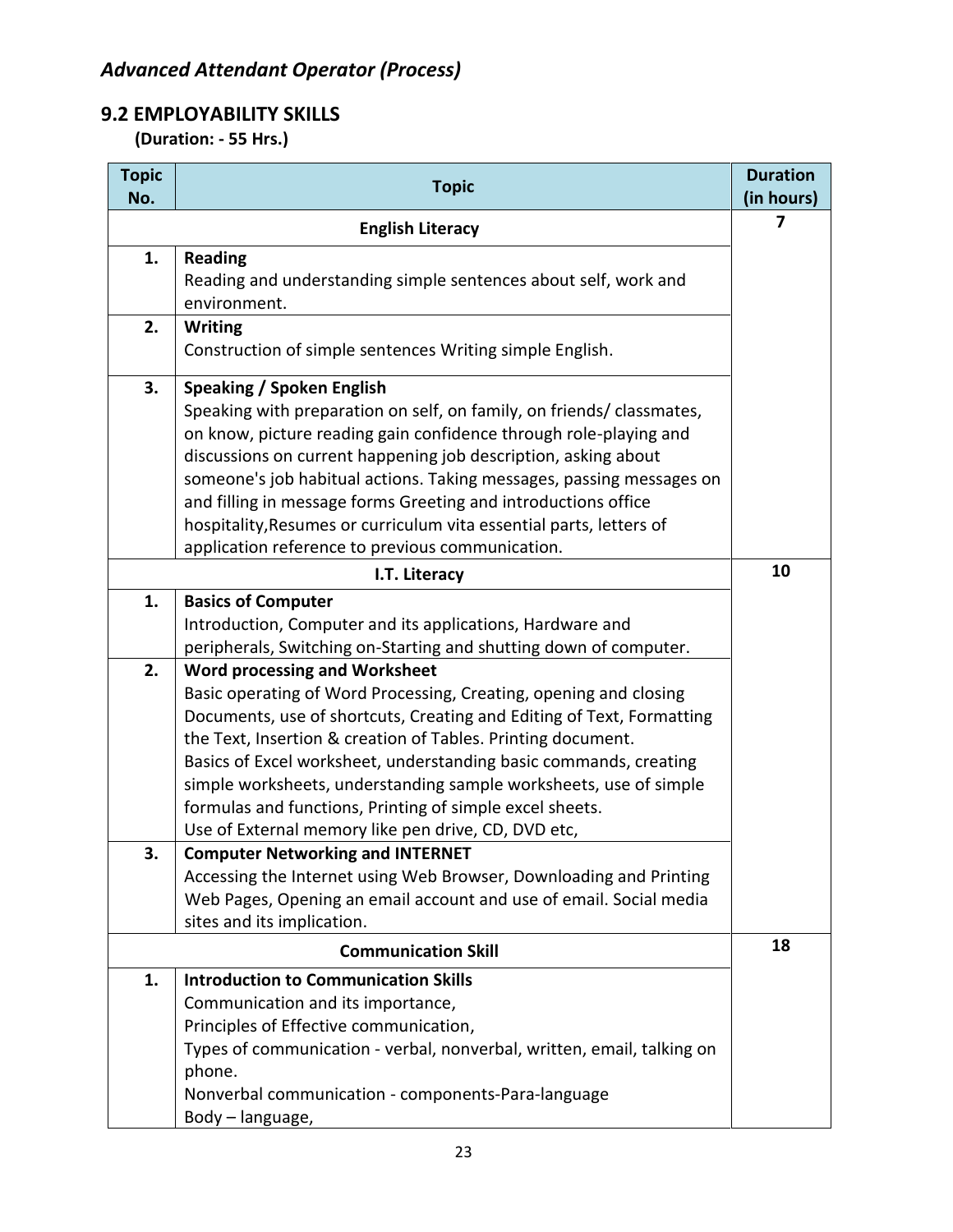|    | Barriers to communication and dealing with barriers.                   |   |
|----|------------------------------------------------------------------------|---|
| 2. | <b>Listening Skills</b>                                                |   |
|    | Listening-hearing and listening, effective listening, barriers to      |   |
|    | effective listening guidelines for effective listening.                |   |
| 3. | <b>Motivational Training</b>                                           |   |
|    | Characteristics Essential to Achieving Success.                        |   |
|    | The Power of Positive Attitude.                                        |   |
|    | Self awareness.                                                        |   |
|    | Importance of Commitment.                                              |   |
|    | <b>Ethics and Values.</b>                                              |   |
|    | Ways to Motivate Oneself.                                              |   |
|    | Personal Goal setting and Employability Planning.                      |   |
| 4. | <b>Facing Interviews</b>                                               |   |
|    | Manners, Etiquettes, Dress code for an interview.                      |   |
|    | Do's & Don'ts for an interview.                                        |   |
|    | <b>Entrepreneurship skill</b>                                          | 8 |
| 1. | <b>Concept of Entrepreneurship</b>                                     |   |
|    | Entrepreneurship- Entrepreneurship - Enterprises:-Conceptual issue.    |   |
|    | Source of business ideas, Entrepreneurial opportunities, The process   |   |
|    | of setting up a business.                                              |   |
| 2. | <b>Institutions Support</b>                                            |   |
|    | Role of Various Schemes and Institutes for self-employment i.e. DIC,   |   |
|    | SIDA, SISI, NSIC, SIDO, Idea for financing/ non financing support      |   |
|    | agencies to familiarizes with the Policies / Programmes & procedure &  |   |
|    | the available scheme.                                                  |   |
|    | Productivity                                                           |   |
| 1. | Productivity                                                           |   |
|    | Definition, Necessity.                                                 |   |
| 2. | <b>Affecting Factors</b>                                               |   |
|    | Skills, Working Aids, Automation, Environment, Motivation              |   |
|    | How improves or slows down.                                            |   |
| 3. | <b>Personal Finance Management</b>                                     |   |
|    | Banking processes, Handling ATM, KYC registration, safe cash handling, |   |
|    | Personal risk and Insurance.                                           |   |
|    | <b>Occupational Safety, Health &amp; Environment Education</b>         | 6 |
| 1. | Safety & Health                                                        |   |
|    | Introduction to Occupational Safety and Health importance of safety    |   |
|    | and health at workplace.                                               |   |
| 2. | <b>Occupational Hazards</b>                                            |   |
|    | Basic Hazards, Chemical Hazards, Vibro-acoustic Hazards, Mechanical    |   |
|    |                                                                        |   |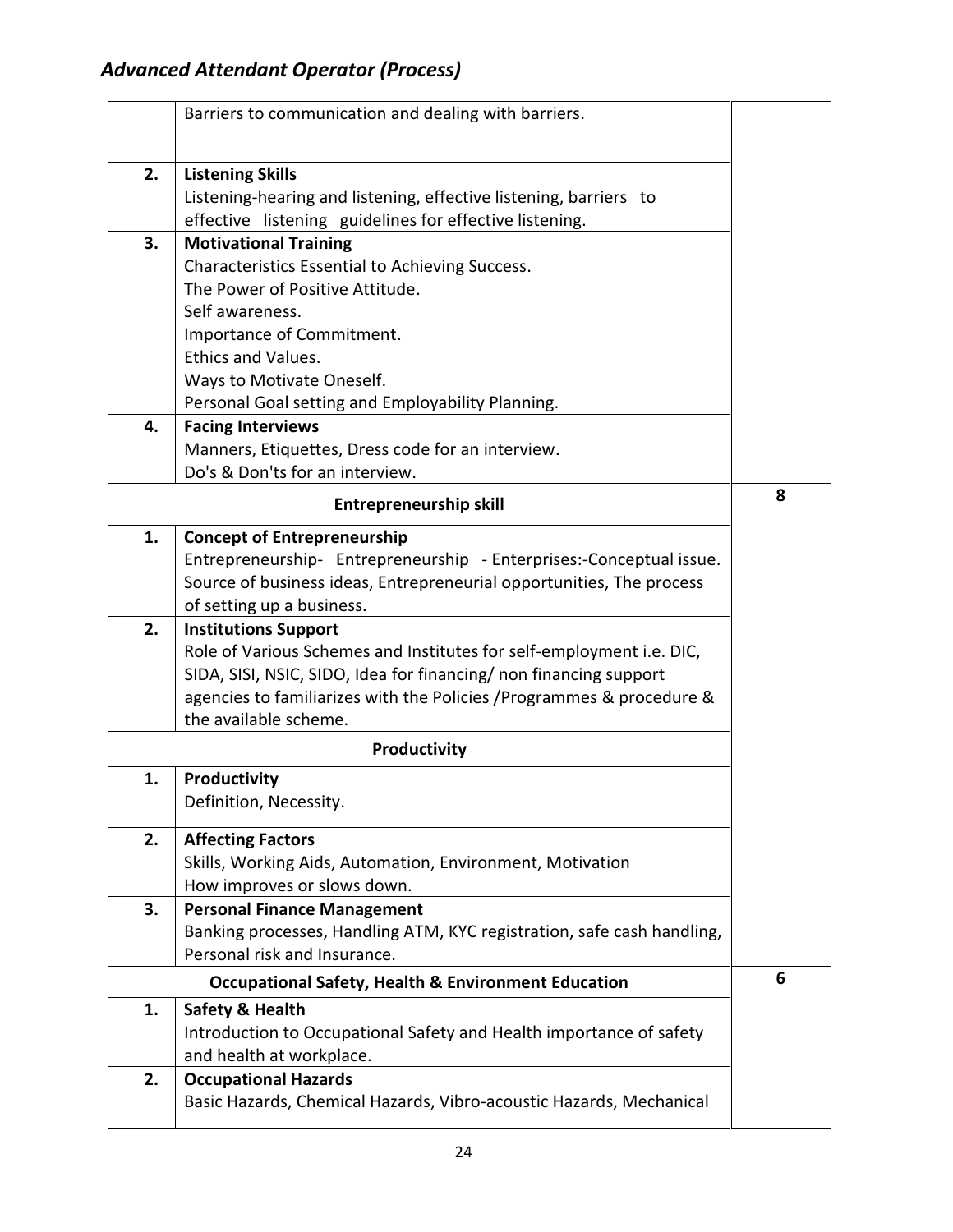|    | Hazards, Electrical Hazards, Thermal Hazards. Occupational health,       |   |
|----|--------------------------------------------------------------------------|---|
|    | Occupational hygienic, Occupational Diseases/ Disorders & its            |   |
|    | prevention.                                                              |   |
| 3. | <b>Accident &amp; safety</b>                                             |   |
|    | Basic principles for protective equipment.                               |   |
|    | Accident Prevention techniques - control of accidents and safety         |   |
|    | measures.                                                                |   |
| 4. | <b>First Aid</b>                                                         |   |
|    | Care of injured & Sick at the workplaces, First-Aid & Transportation of  |   |
|    | sick person                                                              |   |
|    | <b>Labour Welfare Legislation</b>                                        |   |
|    | <b>Welfare Acts</b>                                                      |   |
| 1. | Benefits guaranteed under various acts-Factories Act, Apprenticeship     |   |
|    | Act, Employees State Insurance Act (ESI), Employees Provident Fund       |   |
|    | Act.                                                                     |   |
|    | <b>Quality Tools</b>                                                     | 6 |
| 1. | <b>Quality Consciousness:</b>                                            |   |
|    | Meaning of quality, Quality Characteristic                               |   |
| 2. | <b>Quality Circles:</b>                                                  |   |
|    | Definition, Advantage of small group activity, objectives of quality     |   |
|    | Circle, Roles and function of Quality Circles in Organization, Operation |   |
|    | of Quality circle. Approaches to starting Quality Circles, Steps for     |   |
|    | continuation Quality Circles.                                            |   |
| 3. | <b>House Keeping:</b>                                                    |   |
|    | Purpose of Housekeeping, Practice of good Housekeeping.                  |   |
| 4. | <b>Quality Tools</b>                                                     |   |
|    | Basic quality tools with a few examples                                  |   |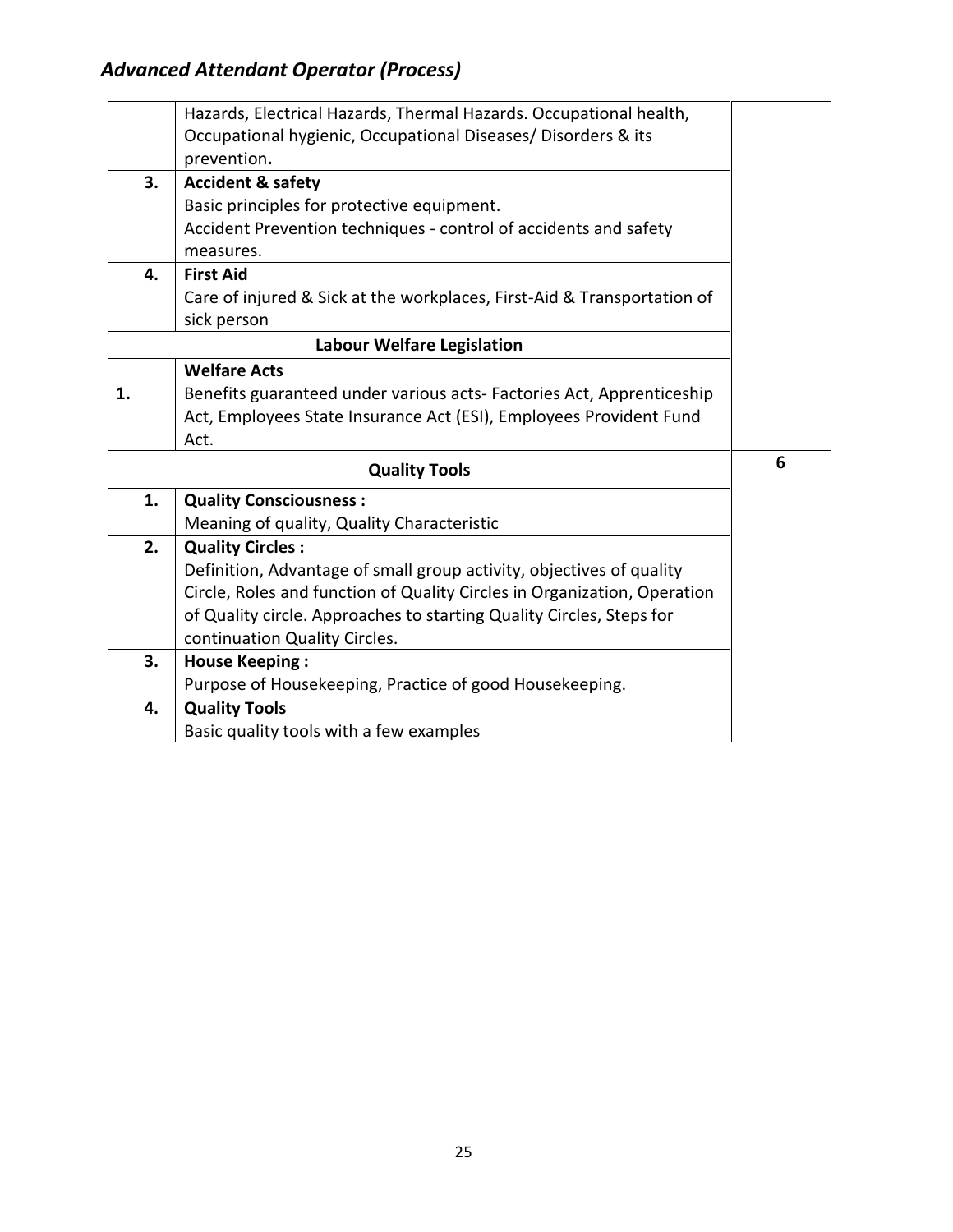## *Advanced Attendant Operator (Process)* **10. DETAILS OF COMPETENCIES (ON-JOBTRAINING)**

The **competencies/ specific outcomes** on completion of On-Job Training are detailed below: -

#### **Block – I**

- 1. Study of processes of manufacture in details.
- 2. Study in detail about normal process including sequential and smooth start up and shut down procedures.
- 3. Study of working principles, function, construction and operation of all important chemical plant equipments.
- 4. Study of plant maintenance system and troubleshooting.
- 5. Study of Basic of computers.
- 6. Study of process logic and instrumentation for process control and plant safety including trips and interlock process plants.
- 7. Study of cipsets and handling of emergency conditions during plant operation.
- 8. Study of effluent control system.
- 9. Study of catalytically &, non-catalytically reactions.
- 10. Study of process control based on quality control analysis.
- 11. Use, Operate & maintain fluid flew equipments / measuring device like Pumps, Compressors/Blowers, Valves, Orificematter, Venturimeter, Rotameter and other flow measuring devices, Pressure & level measuring devices.
- 12. Use, Operate & maintain Mechanical (Operation) equipments like Mixer, Conveyers , Size reduction equipments.
- 13. Use, operate and maintain Heart transfer equipments like Shell & Tube type Heat Exchanger, Double path shell 4 Tube heat, exchanger, Plate type heat exchanger, Extended surface heat exchanger, Condensers, coolers & reboilers, Steam traps & Injectors, Furnaces, evens & heaters, Evaporators.
- 14. Use, Operate and maintain mass transfer (operation) equipments like Distillers ,Absorbers, Extractors Driers, Crystallizers , Cooling Towers, A.C. Machines & Refrigerators , Ion exchangers.
- 15. Study & practical knowledge of Unit Process, Oxidation, Reduction, Nitration, Sulphonation, Chlorination, Polymerization, Reforming, Thermal cracking, Catalytic cracking, Alkalization.
- 16. Study & practice on General safety & precautions, Safety requirements under Factories Act, House Keeping, Properties of hazardous Chemicals used at Plant location.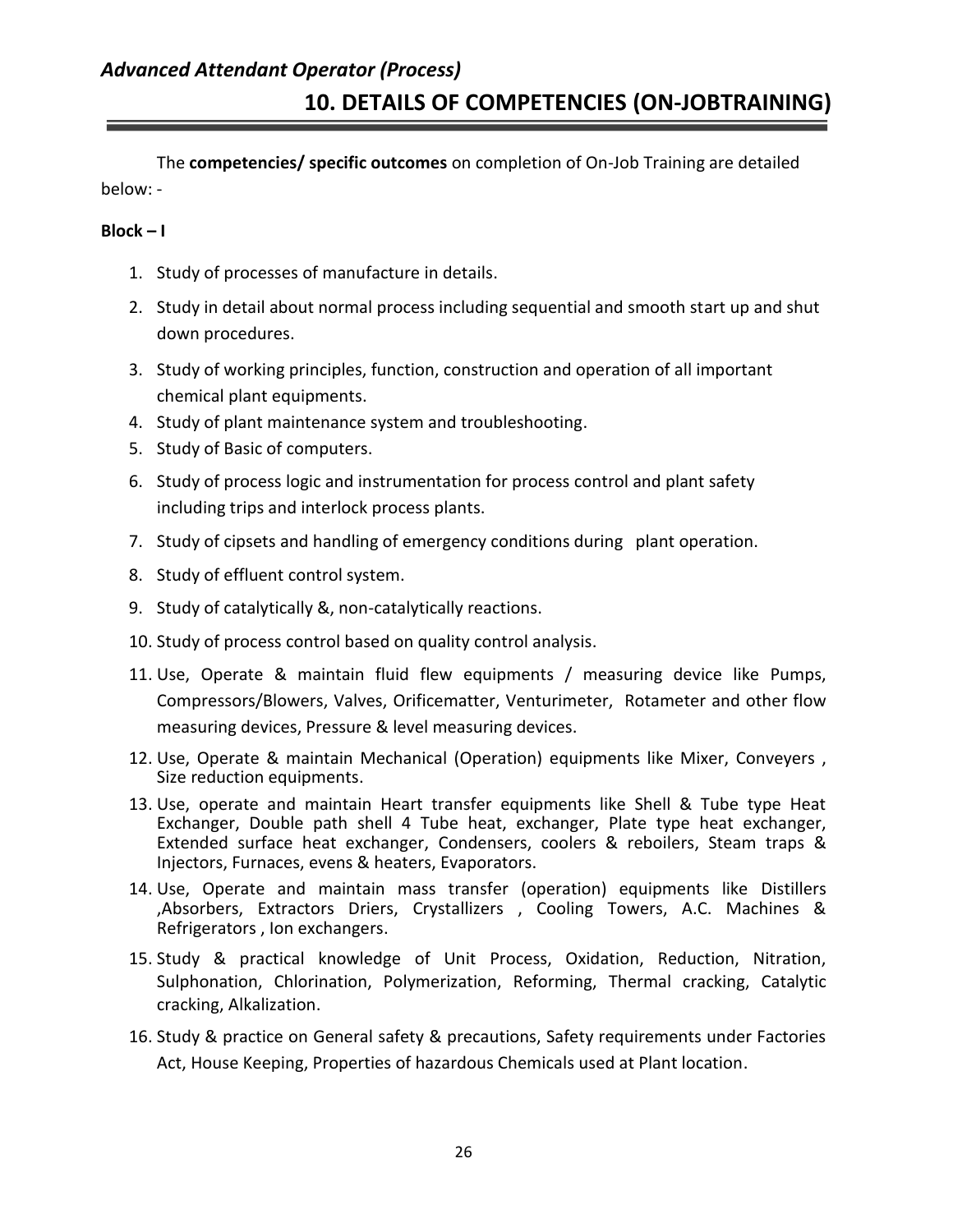- 17. Use and Operate Personal protective equipments like Fire lighting equipments , First Aids.
- 18. Practice environmental control by Liquid effluent & its treatment / disposal, Solid waste & its treatment/ disposal, Gaseous effluent & its' treatment / disposal, Pollutants & Hygiene.
- 19. Operate and maintain the Process Instrumentation & control items for Sensing elements for temperature, pressure, flew, level PH & On-line analyzers , Close loop Control, Function of various elements in a closed coop control viz. Feedback & sensing elements, transmitters, controller control valves etc.
- 20. Operate and maintain the process control systems like pneumatic system, Electronic control system, Computer ( hardware & software ) system, Distributed control system (DCS), Programmable logic control system ( PLC).
- 21. Carry out the Quality Control by sampling techniques, usage of testing equipment, inspecting the specification of raw materials, inspecting the intermediate products and finished products.

#### **Note:**

*1. Industry must ensure that above mentioned competencies are achieved by the trainees during their on job training.*

*2. In addition to above competencies/ outcomes industry may impart additional training relevant to the specific industry.*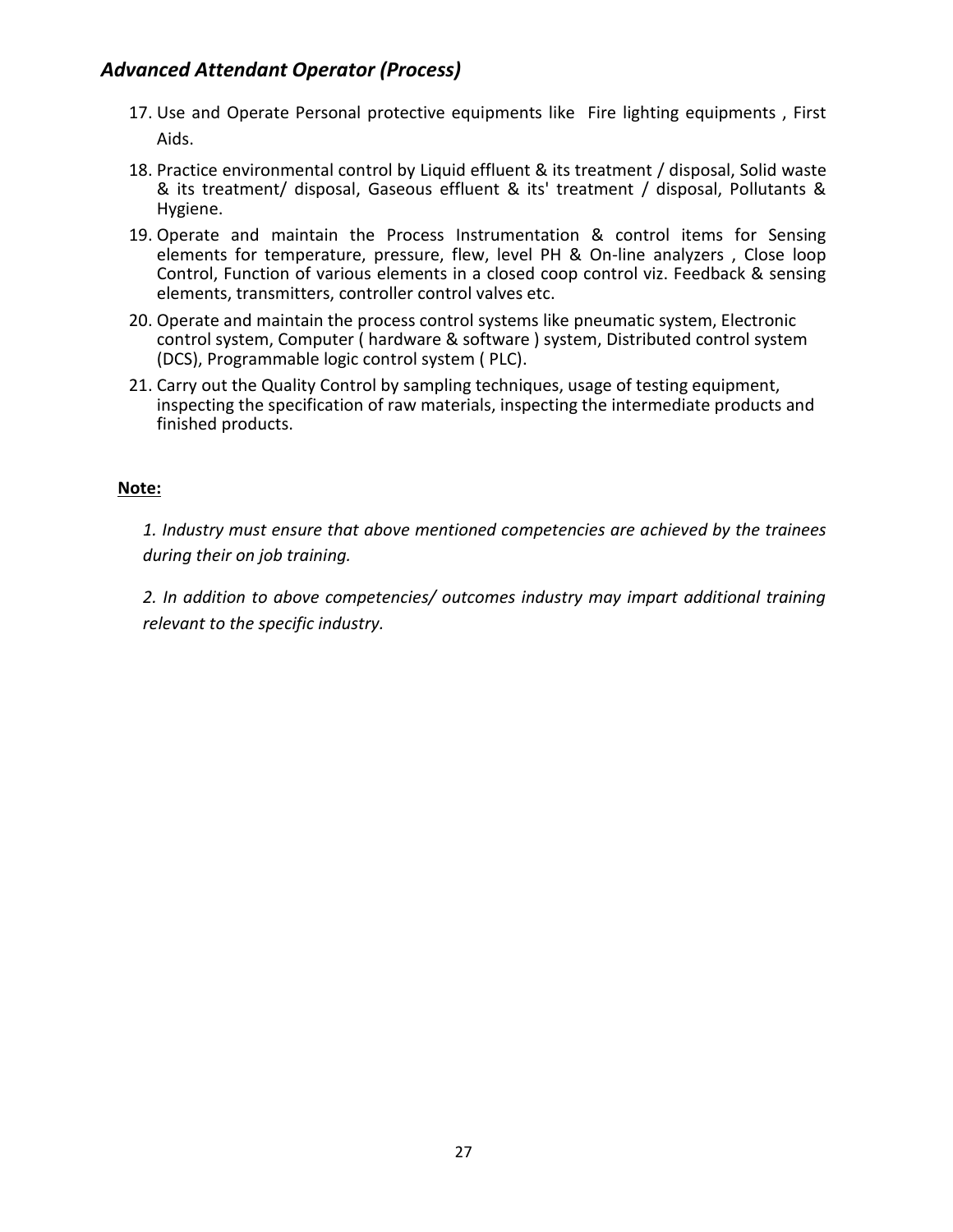#### INFRASTRUCTURE FOR PROFESSIONAL SKILL & PROFESSIONAL KNOWLEDGE

| <b>ADVANCDED ATTENDANT OPERATOR(PROCESS)</b> |                                                                     |                                           |          |  |  |
|----------------------------------------------|---------------------------------------------------------------------|-------------------------------------------|----------|--|--|
|                                              | LIST OF TOOLS AND EQUIPMENT for Basic Training (For 20 Apprentices) |                                           |          |  |  |
|                                              | <b>A. TRAINEES TOOL KIT</b>                                         |                                           |          |  |  |
| SI.                                          | Name of the Tool & Equipments                                       | <b>Specification</b>                      | Quantity |  |  |
| no.<br>1.                                    | Ear Plug                                                            |                                           | 20 Nos.  |  |  |
| 2.                                           | <b>Nose Mask</b>                                                    |                                           | 20 Nos.  |  |  |
| 3.                                           | Specific Gravity bottle                                             | 25cc                                      | 6 Nos.   |  |  |
| 4.                                           | <b>Bunsen Burners</b>                                               |                                           | 10 Nos.  |  |  |
| 5.                                           | <b>Tripods Stand</b>                                                |                                           | 10 Nos.  |  |  |
| 6.                                           | Asbestos wire gauge                                                 | 8''                                       | 20 Nos.  |  |  |
| 7.                                           | <b>Burettes</b>                                                     | 25ml boroflow type<br>borosilicate Glass. | 10 Nos.  |  |  |
| 8.                                           | <b>Measuring Pipettes</b>                                           | 10ml borosilicate<br>glass                | 5 Nos.   |  |  |
| 9.                                           | Clamp holders                                                       |                                           | 20 Nos.  |  |  |
| 10.                                          | Stands with clamps for burette                                      |                                           | 10 Nos.  |  |  |
| 11.                                          | Measuring cylinder                                                  | 500 ml borosilicate<br>glass              | 5 Nos.   |  |  |
| 12.                                          | <b>Measuring cylinder</b>                                           | 100 ml borosilicate<br>glass              | 10 Nos.  |  |  |
| 13.                                          | <b>Volumetric flask</b>                                             | 100 ml borosilicate<br>glass              | 10 Nos.  |  |  |
| 14.                                          | Volumetric flask                                                    | 250 ml borosilicate<br>glass              | 5 Nos.   |  |  |
| 15.                                          | <b>Funnels</b>                                                      | Dia 7.5cms<br>borosilicate glass          | 5 Nos.   |  |  |
| 16.                                          | <b>Beaker</b>                                                       | 100ml corning                             | 10 Nos.  |  |  |
| 17.                                          | Beaker                                                              | 250ml corning                             | 10 Nos.  |  |  |
| 18.                                          | <b>Beaker</b>                                                       | 500ml corning                             | 5 Nos.   |  |  |
| 19.                                          | <b>Bottles for solutions</b>                                        | 1000 ml borosilicate<br>glass             | 4 Nos.   |  |  |
| 20.                                          | Conical flask                                                       | 100 ml borosilicate<br>glass              | 10 Nos.  |  |  |
| 21.                                          | <b>Conical flask</b>                                                | 250 ml borosilicate<br>glass              | 10 Nos.  |  |  |

22. Tong – Flat 300 mm 20 Nos.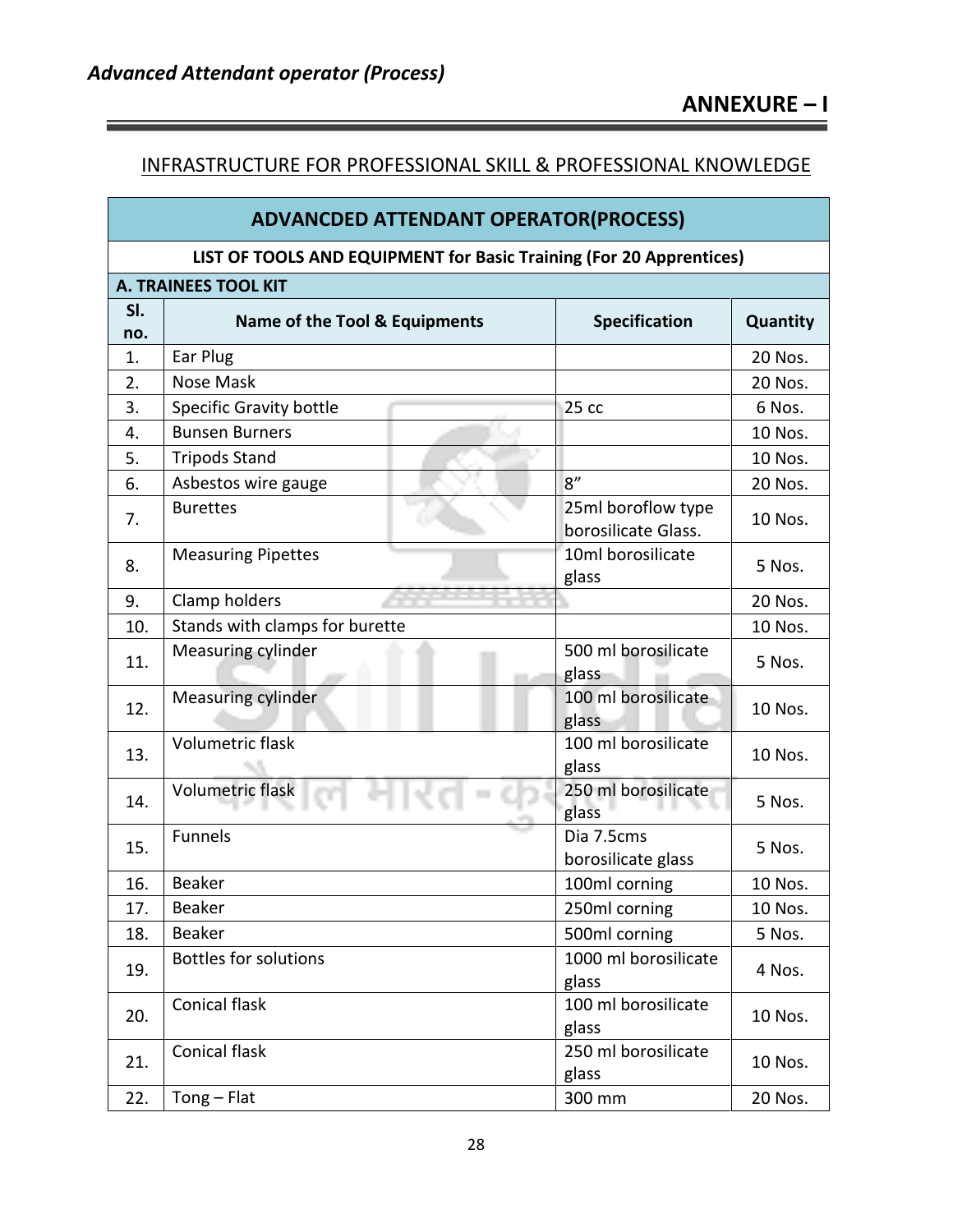| 23. | Spatula                                                                                              | 8''                              | 5 Nos.         |
|-----|------------------------------------------------------------------------------------------------------|----------------------------------|----------------|
| 24. | Round Bottom Distillation flask with side neck                                                       | 250ml borosilicate<br>glass      | 5 Nos.         |
| 25. | Round Bottom Distillation flask with side neck                                                       | 500ml borosilicate<br>glass      | 5 Nos.         |
| 26. | Water Condenser for distillation lebig                                                               | 30 cm long<br>borosilicate glass | 5 Nos.         |
| 27. | Rubber cork of (2.5 cm, 3cm) size                                                                    | Various size                     | 10 Nos.        |
| 28. | Wooden cork of (2.5 cm, 3cm) size                                                                    | Various size                     | 10 Nos.        |
| 29. | Rubber Tubing Heavy Duty (ID-5mm)                                                                    | 10 meter                         | As<br>required |
| 30. | Rubber Bulbs for pipettes (Teat)                                                                     |                                  | 2 Nos.         |
| 31. | Hydrometer 0-1200 with measuring Cylinder                                                            | 1000 ml                          | 2 Nos.         |
|     | <b>B: TOOLS INSTRUMENTS AND GENERAL SHOP OUTFITS</b>                                                 |                                  |                |
| 32. | Safety Goggles                                                                                       |                                  | 20 Nos.        |
| 33. | Safety hand gloves leather                                                                           | Regular size                     | 20 Nos.        |
| 34. | Fire Extinguishers                                                                                   | Dry Chemical<br>powder           | 01 No.         |
| 35. | Fire bucket                                                                                          |                                  | 05 Nos.        |
| 36. | Pipe wrench                                                                                          | 12"                              | 01 No.         |
| 37. | Pipe wrench                                                                                          | 18''                             | 01 No.         |
| 38. | Double Ended Spanner set                                                                             | Metric 6x7 to 30x32              | 01 No.         |
| 39. | <b>Combination Plier</b>                                                                             |                                  | 05 Nos.        |
| 40. | <b>Screw Driver</b>                                                                                  | 9 X 300 mm                       | 05 Nos.        |
| 41. | Hammer - Ball Pein                                                                                   | 500 grams                        | 05 Nos.        |
| 42. | Chisel - Cold - Flat                                                                                 | 20 mm X 150 mm                   | 05 Nos.        |
| 43. | Hollow punch                                                                                         |                                  | 05 Nos.        |
| 44. | Snip for gasket cutting                                                                              |                                  | 02 Nos.        |
| 45. | Instrument for determining 'g'                                                                       | Simple Pendulum<br>complete set  | 02 Nos.        |
| 46. | Mechanical board for testing triangle and<br>parallelogram of forces including all accessories       |                                  | 02 Nos.        |
| 47. | Inclined plane with pulley, pan, weights etc.                                                        |                                  | 02 Nos.        |
| 48. | Calorimeter for determining Joule's mechanical                                                       |                                  | As             |
|     | Equivalent of heat by electric method                                                                |                                  | Required       |
| 49. | Apparatus for measurement of co-efficient of<br>expansion(thermal) of solid (plunger"s<br>apparatus) |                                  | 02 Nos.        |
| 50. | Apparatus for measurement of thermal<br>conductivity of good and bad conductors<br>complete set      |                                  | 02 Nos.        |
| 51. | Thermometers of different range as per                                                               |                                  | 01 No.         |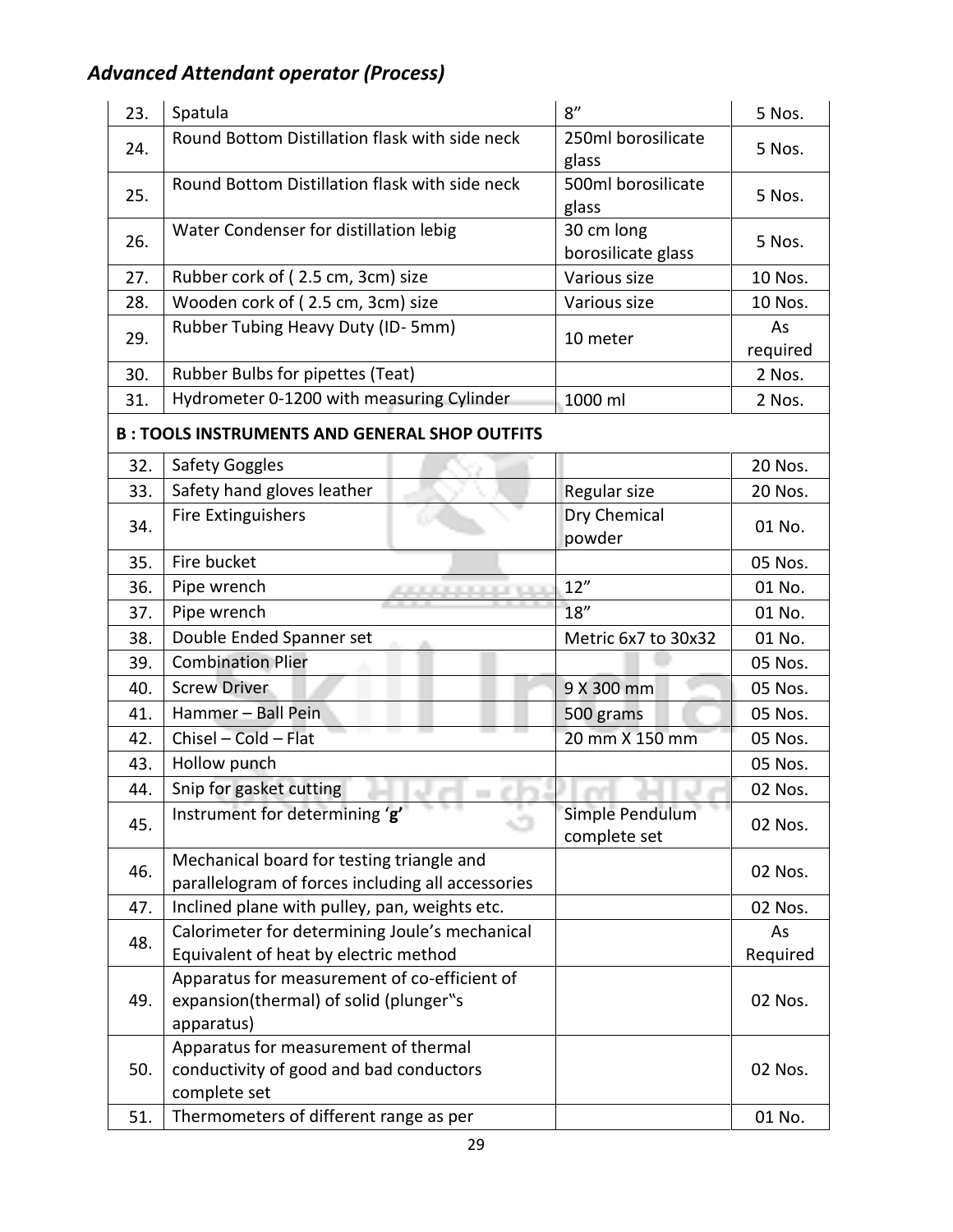|     | requirement                                     |                    |                |
|-----|-------------------------------------------------|--------------------|----------------|
| 52. | Rheostat                                        | 100 ohms           | 02 Nos.        |
| 53. | Resistance box                                  | 0 to 1000 ohms     | 02 Nos.        |
| 54. | Nicrome Wire Resistance                         | 50cm long 2 ohm, 3 | 02 Nos.        |
|     |                                                 | ohm,5 ohm          | each           |
| 55. | Battery eliminator                              |                    | 02 Nos.        |
| 56. | Copper voltmeter for Electrochemical equivalent |                    | 02 Nos.        |
| 57. | Ammeter                                         | 0 to 1000 mA. (DC) | 02 Nos.        |
| 58. | Voltmeter                                       | 0 to 15 volt (DC)  | 02 Nos.        |
| 59. | pH Meter digital                                |                    | 01 No.         |
| 60. | Steam generator (copper)                        | Cap. 1000ml        | 06 Nos.        |
| 61. | Vernier caliper                                 | $0 - 200$ mm with  | 02 Nos.        |
|     |                                                 | least count 0.02mm |                |
| 62. | Micrometer                                      | $0 - 25$ mm        | 02 Nos.        |
| 63. | Water bath                                      | 6 places           | 02 Nos.        |
| 64. | Wheatstone bridge apparatus                     | with 1m long wire  | 02 Nos.        |
| 65. | Different types of pipe fittings                |                    | 01 set         |
| 66. | Different types of valves                       |                    | 01 set         |
| 67. | Different types of pumps                        |                    | 01 set         |
| 68. | Stop watch 1/10 sec Racer make                  |                    | 02 Nos.        |
| 69. | Digital balance                                 | 0.1 mg to 200 gms. | 01 No.         |
|     | C : GENERAL MACHINERY INSTALLATIONS:-           |                    |                |
| 70. | Reynold's equipment                             |                    | 01 No.         |
| 71. | Shell and Tube heat exchanger                   |                    | 01 No.         |
| 72. | Packed distillation tower.                      |                    | 01 No.         |
| 73. | Mixer-settler type extractor                    |                    | 01 No.         |
| 74. |                                                 |                    |                |
|     | Spray extraction column                         |                    | 01 No.         |
| 75. | <b>Cooling Tower</b>                            |                    | 01 No.         |
|     | Plate and frame filter press and Rotary vacuum  |                    | 01 No.         |
| 76. | Filter                                          |                    | each           |
| 77. | Top driven centrifuge                           |                    | 01 No.         |
| 78. | Tray dryer                                      |                    | 01 No.         |
| 79. | Blake jaw crusher                               |                    | 01 No.         |
| 80. | <b>Ball mill</b>                                |                    | 01 No.         |
| 81. | Sieve shaker and sieves                         |                    | 01 No.         |
| 82. | Different types of pipe fittings and joints     |                    | 2 sets         |
|     | PLC and DCS Training Kit                        |                    | 01 No.         |
| 83. | Different types of pumps( Centrifugal pump,     |                    | each<br>01 No. |

each

Reciprocating and Gear pump test rigs )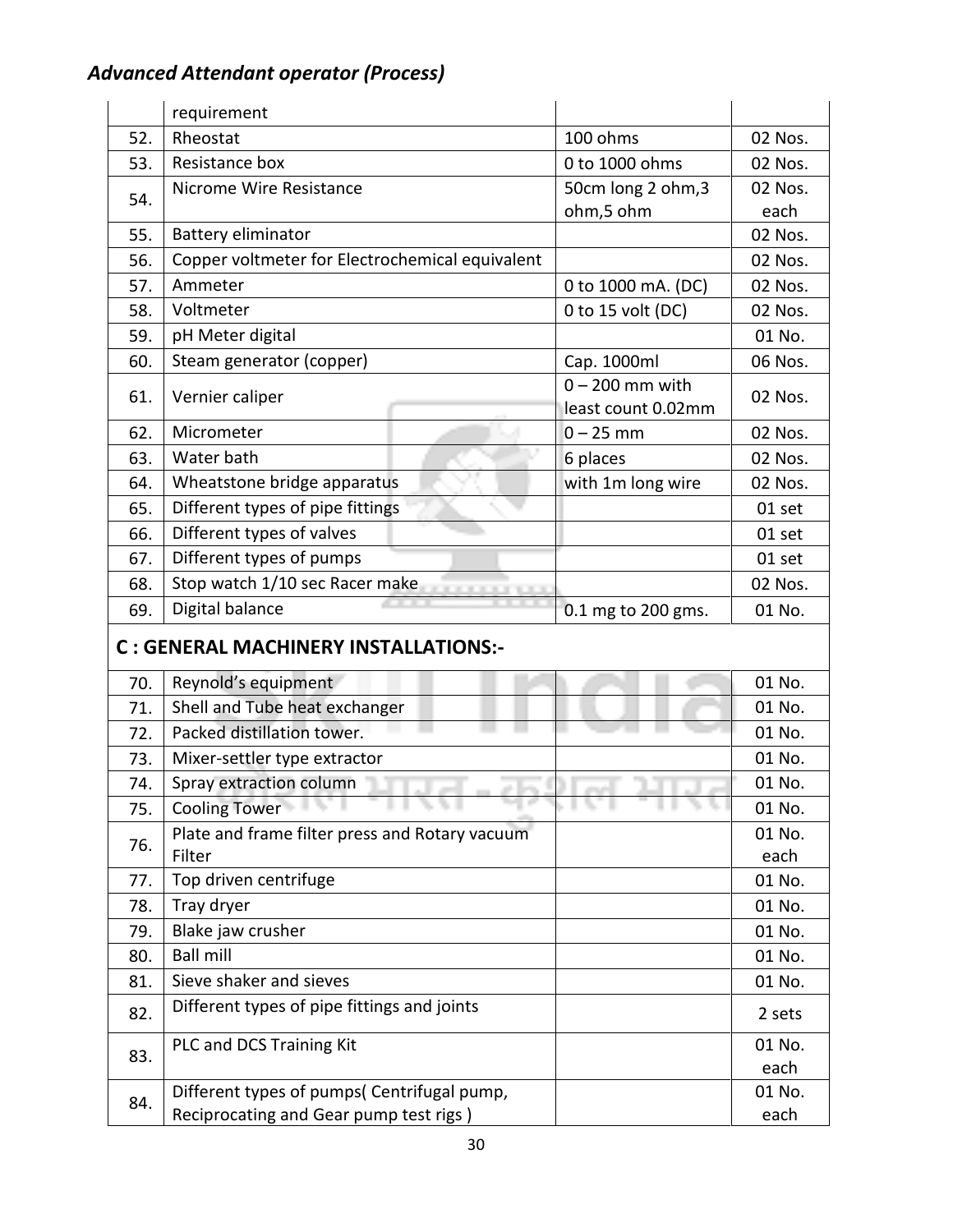| 85. | Digital Viscometer                                 | 01 No.     |
|-----|----------------------------------------------------|------------|
|     | Flow meter Test rig (Rotameter- Venturimeter-      |            |
| 86. | Orifice meter - Pitot Tube-water meter)            | 01 No.     |
| 87. | Air Compressor Test Rig 1                          | 01 No.     |
| 88. | Vertical Tube Evaporator 1                         | 01 No.     |
| 89. | Plant for Operator having various operations like  |            |
|     | heat exchanger, condenser, evaporator,             | 01 No.     |
|     | distillation, pumps, valves and instrumentation    |            |
|     | controls etc                                       |            |
|     | <b>D: ADDITIONAL TOOLS</b>                         |            |
|     | Computer aided process control simulator and       | 1 No.      |
|     | Data acquisition system consisting of control      |            |
| 90. | panel with all accessories & fittings required for |            |
|     | control of process parameters of modern Genera     |            |
|     | ting/manufacturing system                          |            |
| 91. | Mini 3 oiler plant simulator complex with all      | 1 No.      |
|     | accessories and control panel                      |            |
|     | Electric / Electronics control panel with PLC      | 1 No.      |
|     | required for instrumentation system and process    |            |
| 92. | control operation related to power plant,          |            |
|     | Refineries, fertilizer units, steel melting and    |            |
|     | chemical plants.                                   |            |
|     | Various types of valves complete with /            | 1 No. each |
| 93. | actuating' system (like gate valve, globe valve,   |            |
|     | etc.) used in chemical and effulgent pipe lines    |            |
|     | Hydraulically/ pneumatically operated valve Test   | 1 No.      |
| 94. | Rig Complete will all accessories required for     |            |
|     | various physical tests on valves.                  |            |
|     |                                                    |            |
|     |                                                    |            |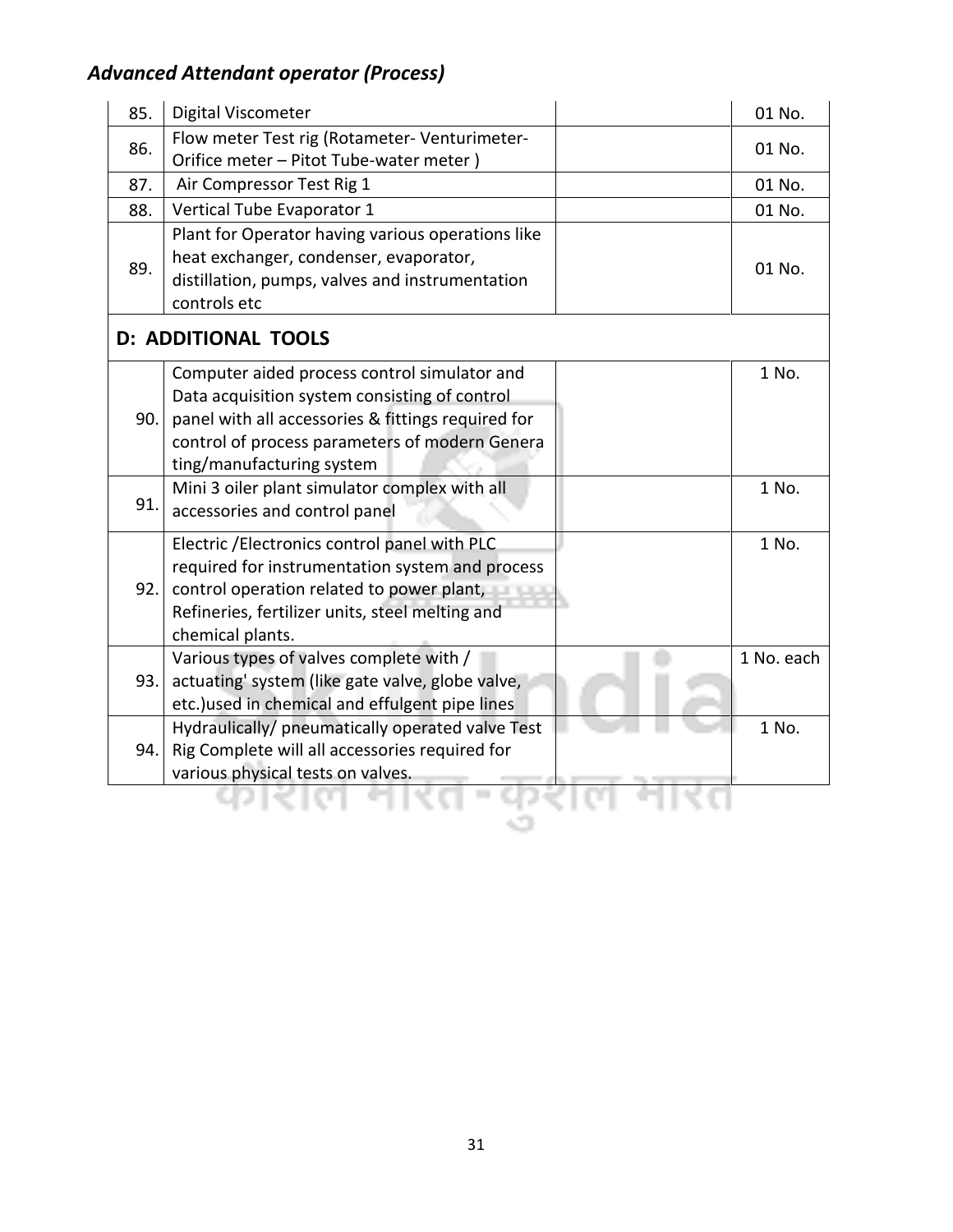#### INFRASTRUCTURE FOR WORKSHOP CALCULATION & SCIENCE AND ENGINEERING **DRAWING**

#### **TRADE: Advanced Attendant Operator (Process)**

#### **LIST OF TOOLS& EQUIPMENTS FOR -20 APPRENTICES**

1) **Space Norms** : 45 Sq.m.(For Engineering Drawing)

#### **2) Infrastructure:**

| <b>A: TRAINEES TOOL KIT:-</b> |                                            |                      |                 |  |  |
|-------------------------------|--------------------------------------------|----------------------|-----------------|--|--|
| SI.<br>No.                    | Name of the items                          | <b>Specification</b> | <b>Quantity</b> |  |  |
| 1.                            | Draughtsman drawing instrument box         | As per standard      | 20 Nos.         |  |  |
| 2.                            | Set square celluloid 45°                   | (250 X 1.5 mm)       | 20 Nos.         |  |  |
| 3.                            | Set square celluloid 30° - 60°             | (250 X 1.5 mm)       | 20 Nos.         |  |  |
| 4.                            | Mini drafter                               | As per standard      | 20 Nos.         |  |  |
| 5.                            | Drawing board IS: 1444                     | (700mm x500 mm)      | 20 Nos.         |  |  |
| <b>B: Furniture Required</b>  |                                            |                      |                 |  |  |
| 6.                            | <b>Drawing Board</b>                       | As per standard      | 20 Nos.         |  |  |
| 7.                            | Models : Solid & cut section               | As per standard      | As required     |  |  |
| 8.                            | Drawing Table for trainees                 | As per standard      | As required     |  |  |
| 9.                            | Stool for trainees                         | As per standard      | As required     |  |  |
| 10.                           | Cupboard (big)<br>$\overline{\phantom{a}}$ | As per standard      | 01 No.          |  |  |
| 11.                           | <b>White Board</b>                         | (Size: 8ft. x 4ft.)  | 01 No.          |  |  |
| 12.                           | Trainer's Table                            | As per standard      | 01 No.          |  |  |
| 13.                           | Trainer's Chair                            | As per standard      | 01 No.          |  |  |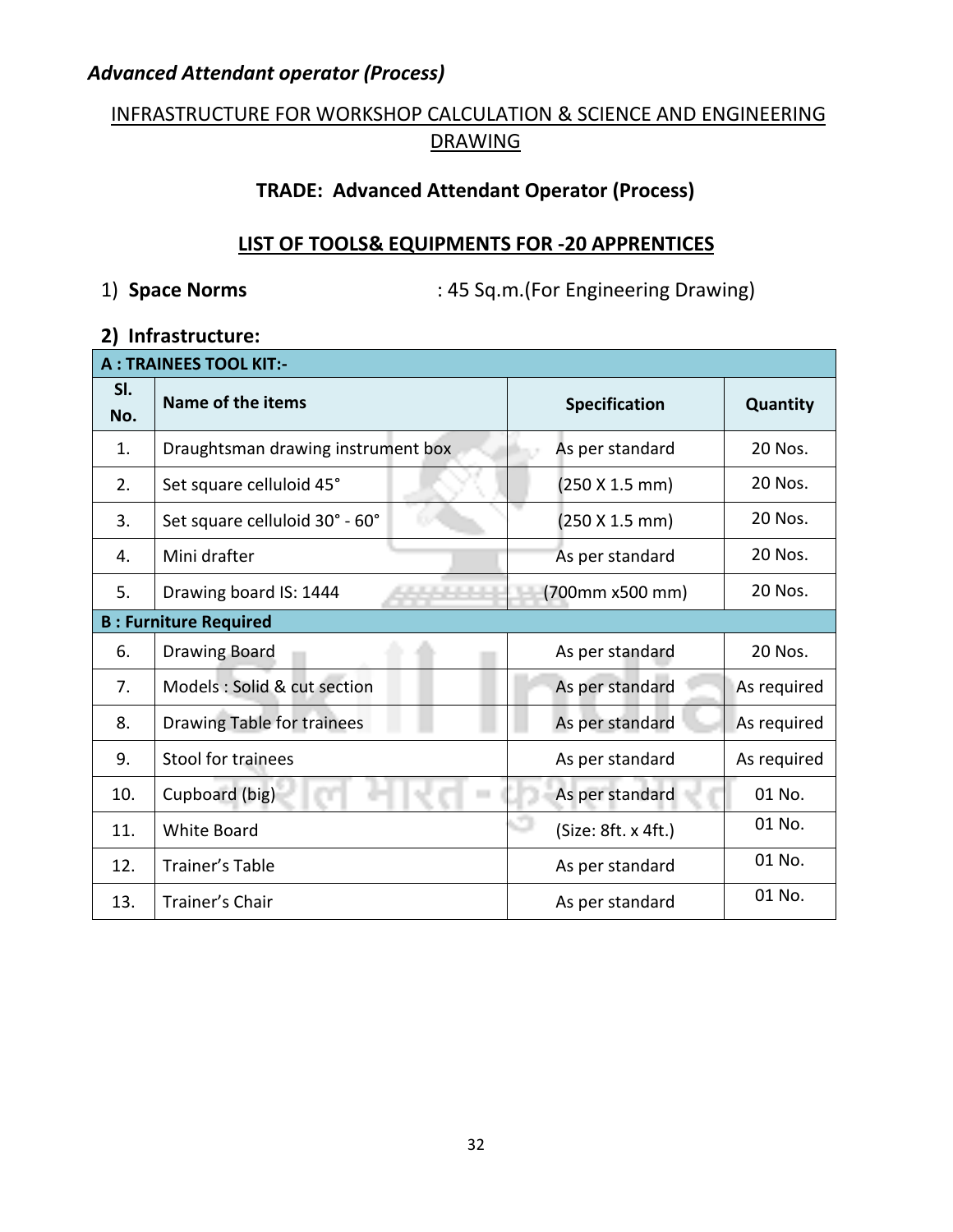| SI. No. | Name of the Equipment                                            |  | Quantity |
|---------|------------------------------------------------------------------|--|----------|
|         | Computer (PC) with latest configurations and Internet connection |  |          |
| 1.      | with standard operating system and standard word processor and   |  | 10 Nos.  |
|         | worksheet software.                                              |  |          |
| 2.      | <b>UPS - 500VA</b>                                               |  | 10 Nos.  |
| 3.      | Scanner cum Printer                                              |  | 1 No.    |
| 4.      | <b>Computer Tables</b>                                           |  | 10 Nos.  |
| 5.      | <b>Computer Chairs</b>                                           |  | 20 Nos.  |
| 6.      | <b>LCD Projector</b>                                             |  | 1 No.    |
| 7.      | White Board 1200mm x 900mm                                       |  | 1 No.    |

**CONTRACTOR** 

33

कौशल भारत-कुशल भारत